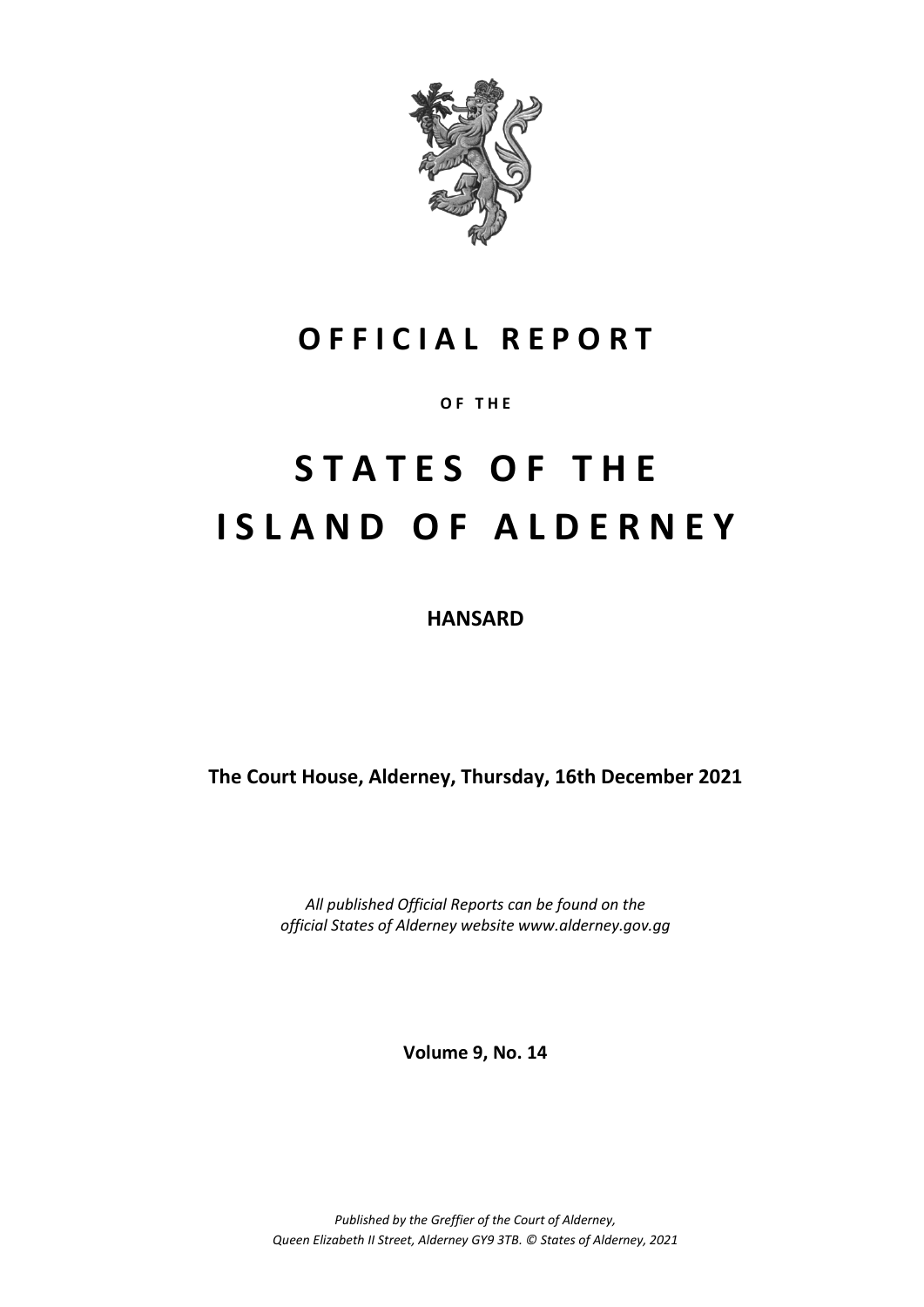#### **Present:**

#### **Mr William Tate, President**

#### **Members**

Mr Bill Abel Ms Annie Burgess Mr Ian Carter Mr Kevin Gentle Mr Christian Harris Mr Rhys Jenkins Mr Boyd Kelly Mr Graham McKinley OBE Mr Steve Roberts Mr Alexander Snowdon

**The Greffier of the Court**

Mr David Knight

### **Business transacted**

| Convenor's Report of the People's Meeting held on 8th December 2021 4                     |
|-------------------------------------------------------------------------------------------|
|                                                                                           |
| I. Emergency Powers (Coronavirus) (General Provision) (Bailiwick of Guernsey) (No.13)     |
| II. Emergency Powers (Coronavirus) (General Provision) (Bailiwick of Guernsey) (No.13)    |
| III. The Companies (Alderney) (Amendment) Ordinance, 2021; Approved  7                    |
| IV. Alderney Property Tax (Amendment) Ordinance 2021 - Approved 8                         |
|                                                                                           |
| VI. The Investigation of Air Accidents & Incidents Legislation - Approved 9               |
|                                                                                           |
|                                                                                           |
| (ii) Annual Report of the Building and Development Control Committee  18                  |
|                                                                                           |
|                                                                                           |
| IX. The European Union (Sea Fisheries, etc.) (Brexit) (Bailiwick of Guernsey) (Amendment) |
| X. Questions and Reports - No questions for verbal reply and one Report  27               |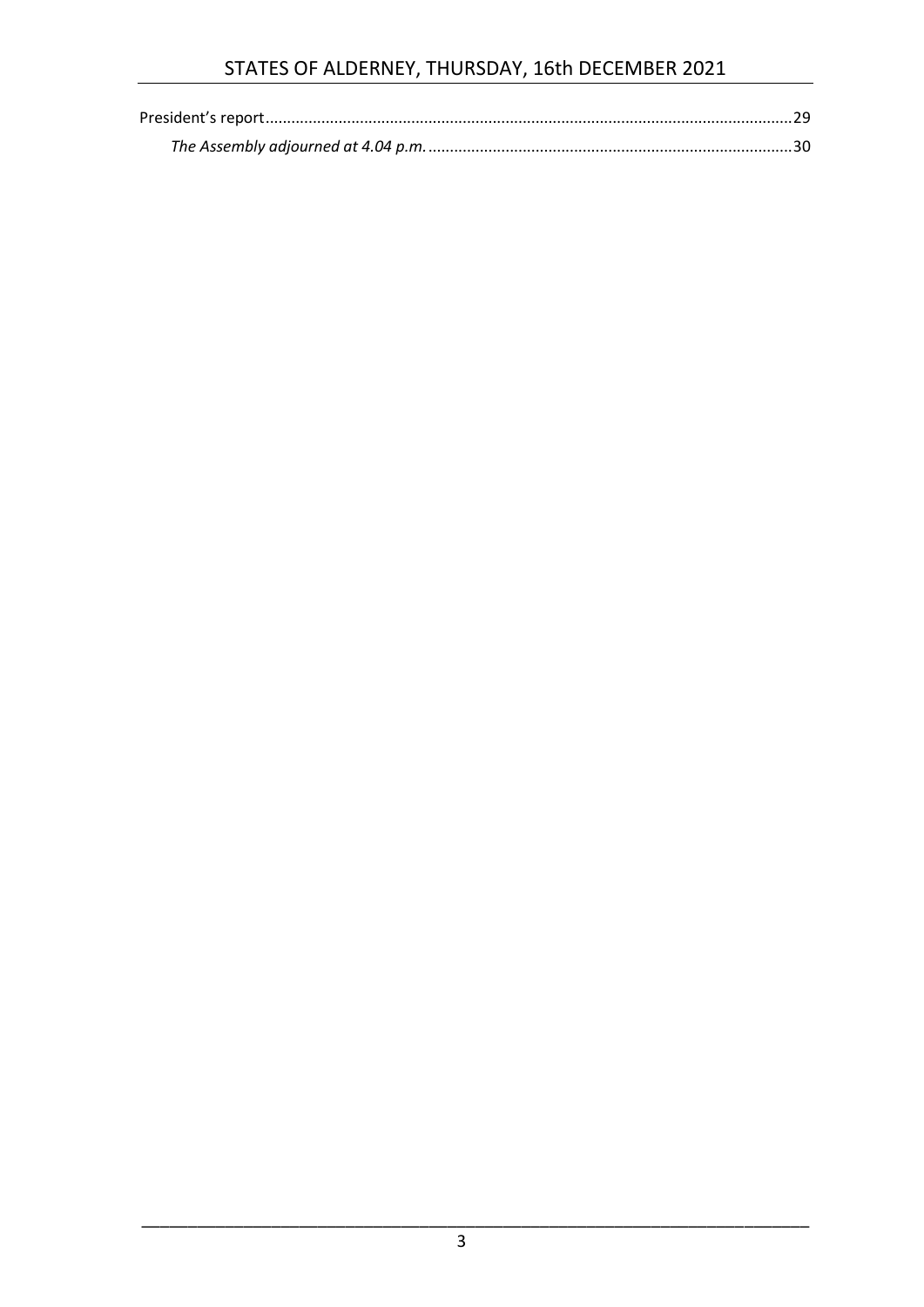### States of Alderney

*The States met at 2.30 p.m. in the presence of Mr Roy Burke, a representative of His Excellency the Lieutenant-Governor of the Bailiwick of Guernsey*

[THE PRESIDENT *in the Chair*]

#### **PRAYERS**

*The Greffier*

#### **ROLL CALL**

*The Greffier*

#### **Convenor's Report of the People's Meeting held on 8th December 2021**

<span id="page-3-0"></span>**The President:** We will deal firstly with the Report from Mr Jenkins of the People's Meeting last week.

5 **Mr Jenkins:** Thank you, sir.

In attendance was myself as Convenor, I was assisted by the Chief Executive and Head of Finance. There were seven States Members, with apologies received from Mr Harris and Mr Roberts, 15 members of the public, three members of the press and yourself, sir.

<span id="page-3-1"></span>10 **The President:** Thank you very much indeed.

## Billet d'État for Thursday, 16th December 2021

#### <span id="page-3-3"></span><span id="page-3-2"></span>**I. Emergency Powers (Coronavirus) (General Provision) (Bailiwick of Guernsey) (No.13) Regulations, 2021; II. Emergency Powers (Coronavirus) (General Provision) (Bailiwick of Guernsey) (No.13) (Amendment) Regulations, 2021 – Items not annulled**

*Item I.*

*The States of Alderney is asked not to annul "The Emergency Powers (Coronavirus) (General Provision) (Bailiwick of Guernsey) (No.13) Regulations, 2021".*

*Item II.*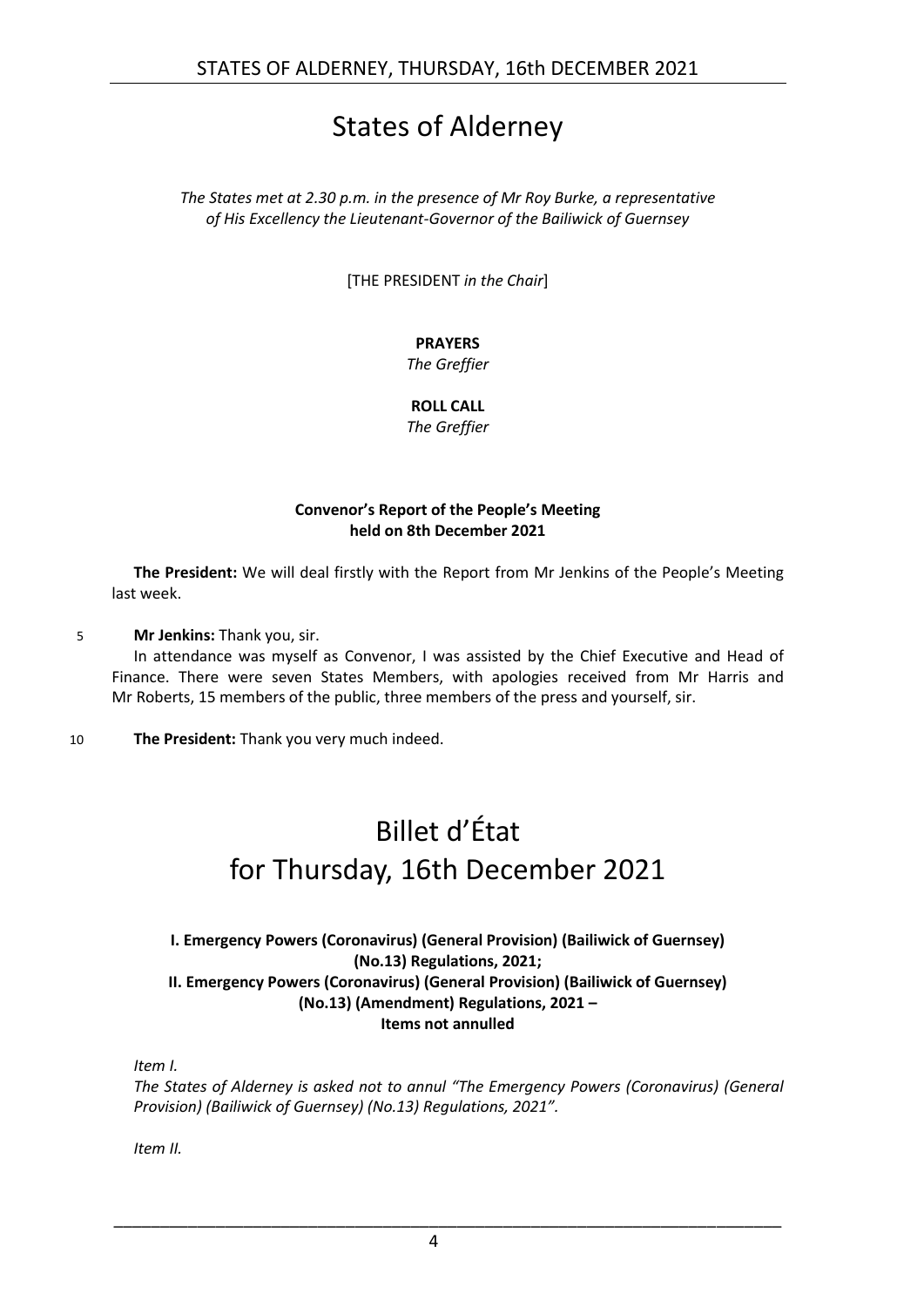*The States of Alderney is asked not to annul "The Emergency Powers (Coronavirus) (General Provision) (Bailiwick of Guernsey) (No.13) (Amendment) Regulations, 2021".*

**The President:** Now, let's move to Item I on the Billet, please.

**The Greffier:** Item I, Mr President, to be taken alongside Item II, is the Emergency Powers 15 (Coronavirus) (General Provision) (Bailiwick of Guernsey) (No.13) Regulations, 2021 and Item II, the Emergency Powers (Coronavirus) (General Provision) (Bailiwick of Guernsey) (No.13) (Amendment) Regulations, 2021. Both proposed by Mr Abel and seconded by Mr Snowdon. The States of Alderney is asked not to annul the said Emergency Powers (Coronavirus) (General Provision).

20

#### **The President:** Thank you very much indeed.

Mr Abel. *(Interjection)* Sorry, Mr Jenkins, the People's Meeting, I think there were some comments on Item I; well spotted.

#### 25 **Mr Jenkins:** There are, sir.

It was noted that the Medical Officer of Health is Dr Brink, who can impose restrictions or detain people if and when required. These people would be detained in prison by the Police. The length of detainment would be dependent on the issue of non-compliance. Clarification to be sought to confirm if people from Alderney would be moved to Guernsey for detainment.

30 Criminal offences – it was noted that these cover breaking isolation requirements, where individuals can be fined and/or imprisoned. These details are set out in the Law and can be found on the Government website.

And under Item II it was just noted that mask wearing is mandated under this legislation.

35 **The President:** Thank you very much indeed. Now, Mr Abel.

**Mr Abel:** Thank you, Mr President.

In terms of the record, the details of the Regulations are provided in the supporting 40 documentation in the Billet.

Moving forward, with regard to the Emergency Powers (Coronavirus) (General Provision) (Bailiwick of Guernsey) (No.13) and the amendment in terms of the Regulations 2021, these Regulations are Emergency Regulations made by the Civil Contingencies Authority under Part 3 of the Civil Contingencies (Bailiwick of Guernsey) Law, 2012. They are made on the occurrence of an

45 emergency, within the meaning of the Law, in the Bailiwick arising from the urgent need to prevent, control or mitigate the spread of the virus severe acute respiratory syndrome coronavirus 2 and the disease caused thereby, COVID-19. They are prefaced with a statement by the Civil Contingencies Authority, as required by section 12(2) of the Law. COVID-19 was made a notifiable disease for the purposes of the Public Health Ordinance, 1936 on 10th February 2020.

50 In terms of Emergency Powers (Coronavirus) (General Provision) (Bailiwick of Guernsey) (No.13), these Regulations revoke and re-enact, with modifications, regulations previously made by the Civil Contingencies Authority in respect of the coronavirus pandemic.

These Regulations came into force on 24th November 2021 and shall have temporary effect only in accordance with the provisions of section 16 of the Law.

55 A key consideration for Part 1, which is screening, assessment and powers to detain etc. is Schedule 2 to these Regulations, which is given effect by regulation 5, provides for reduced, or no, self-isolation to be undertaken by persons who arrive from a place specified as a Green List country or a Red List country on the States of Guernsey website, and who elect to comply with the testing requirements set out therein.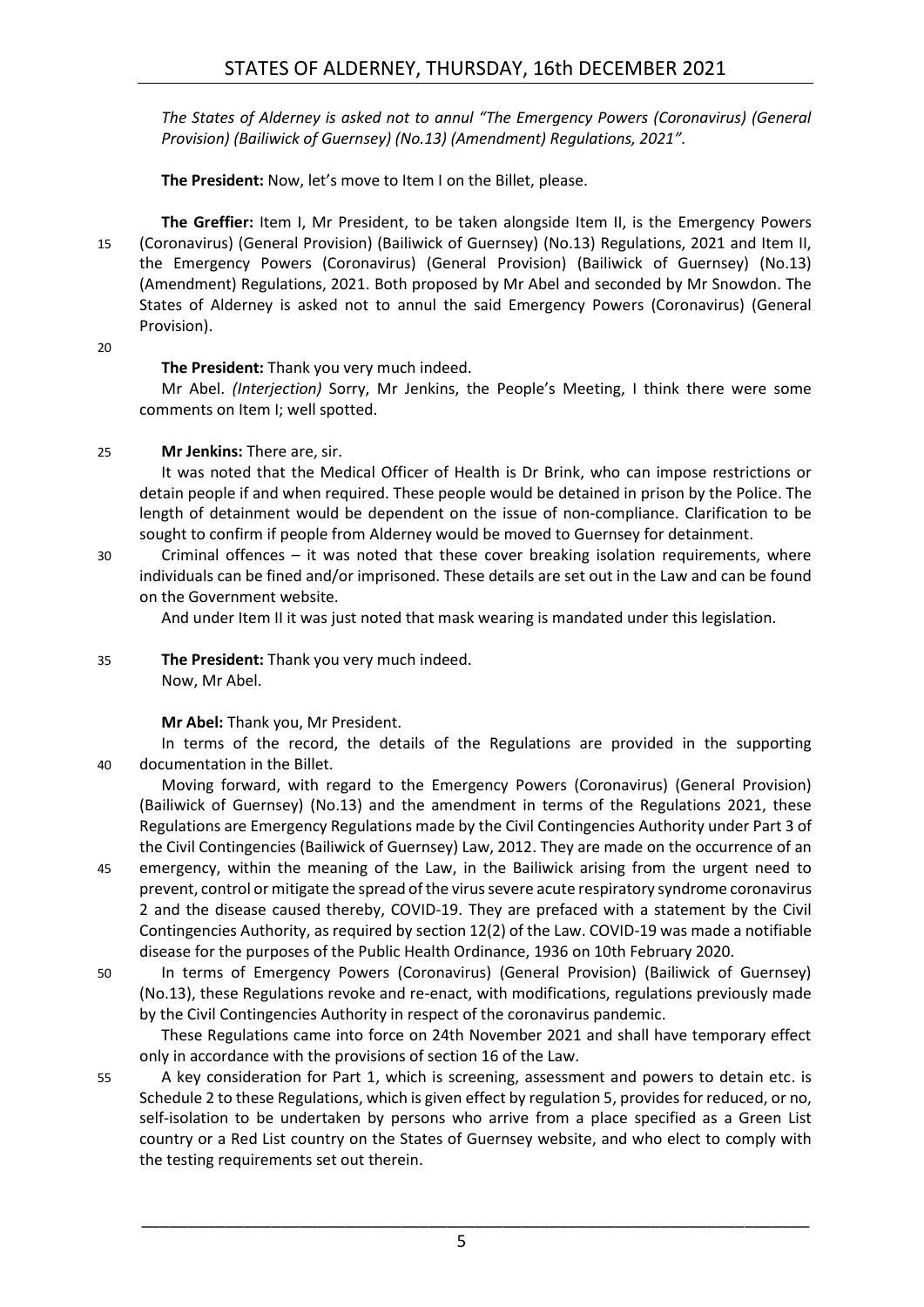- 60 Arrivals from Green List countries are treated differently depending on whether they have a full vaccination history within the meaning of the Regulations. It imposes a requirement on arrivals from Green List countries with a full vaccination history to take on their day of arrival a selfadministered lateral flow test for COVID-19 provided to them on arrival; to report any positive test results to Public Health; and to comply with any direction given to them on so doing. It makes
- 65 a failure, without reasonable excuse, to comply with these requirements a criminal offence. The Regulations also impose a requirement to pay a fee for the provided tests before travel.

This Part also provides for Blue Arrivals, that is, persons, including children, arriving in the Bailiwick from within the Common Travel Area, to be free from self-isolation on arrival.

Finally, this Part provides that a person, other than a child under five, who does not wish to 70 undergo any testing on arrival has to self-isolate for 10 days on arrival.

With regard to the Emergency Powers (Coronavirus) (General Provision) (Bailiwick of Guernsey) (No.13) (Amendment) Regulations, 2021, these Regulations amend the Emergency Powers (Coronavirus) (General Provision) (Bailiwick of Guernsey) (No.13) Regulations, 2021. The amendments impose a requirement on Blue Arrivals of five years of age and over to take

75 self-administered lateral flow tests for COVID-19 provided to them on arrival, to report any positive test results to Public Health, and to comply with any direction given to them on so doing. It makes a failure, without reasonable excuse, to comply with these requirements a criminal offence. The Regulations also impose a requirement to pay a fee for the provided tests before travel.

- 80 The amendments also require fully vaccinated arrivals from Green List countries to take a day of arrival test, and to self-isolate until a negative result is received, and for all arrivals from Green List countries of between five and 11 years of age to take lateral flow tests, in the same way as Blue Arrivals, in addition to the existing isolation requirements in respect of such children. Finally, the amendments make the wearing of face coverings mandatory, subject to certain specified
- 85 exceptions, for persons of 12 years and over in shops, pharmacies, banks, and post offices, on public transport, and in parts of Government-owned premises, such as Beau Sejour and Sir Charles Frossard House, to which the public have a right of access.

These Regulations came into force on 1st December 2021 and shall have temporary effect only in accordance with the provisions of section 16 of the Law.

90 Mr President, I would be grateful if the Emergency Powers (Coronavirus) (General Provision) (Bailiwick of Guernsey) (No.13) and the Amendment Regulations, 2021 are placed before the States of Alderney.

Thank you.

#### 95 **The President:** With a request not to annul.

**Mr Abel:** Yes, sir. With regard to that, the States of Alderney is asked not to annul the Emergency Powers (Coronavirus) (General Provision) (Bailiwick of Guernsey) (No.13) (Amendment) Regulations, 2021.

 $100$ 

**The President:** Thank you very much. Anything to add, Mr Snowdon?

**Mr Snowdon:** No, but happy to second the Items, sir. Thank you.

#### 105

**The President:** Thank you very much indeed. Would anybody like to speak on either of these two Items? That being the case, then they are approved.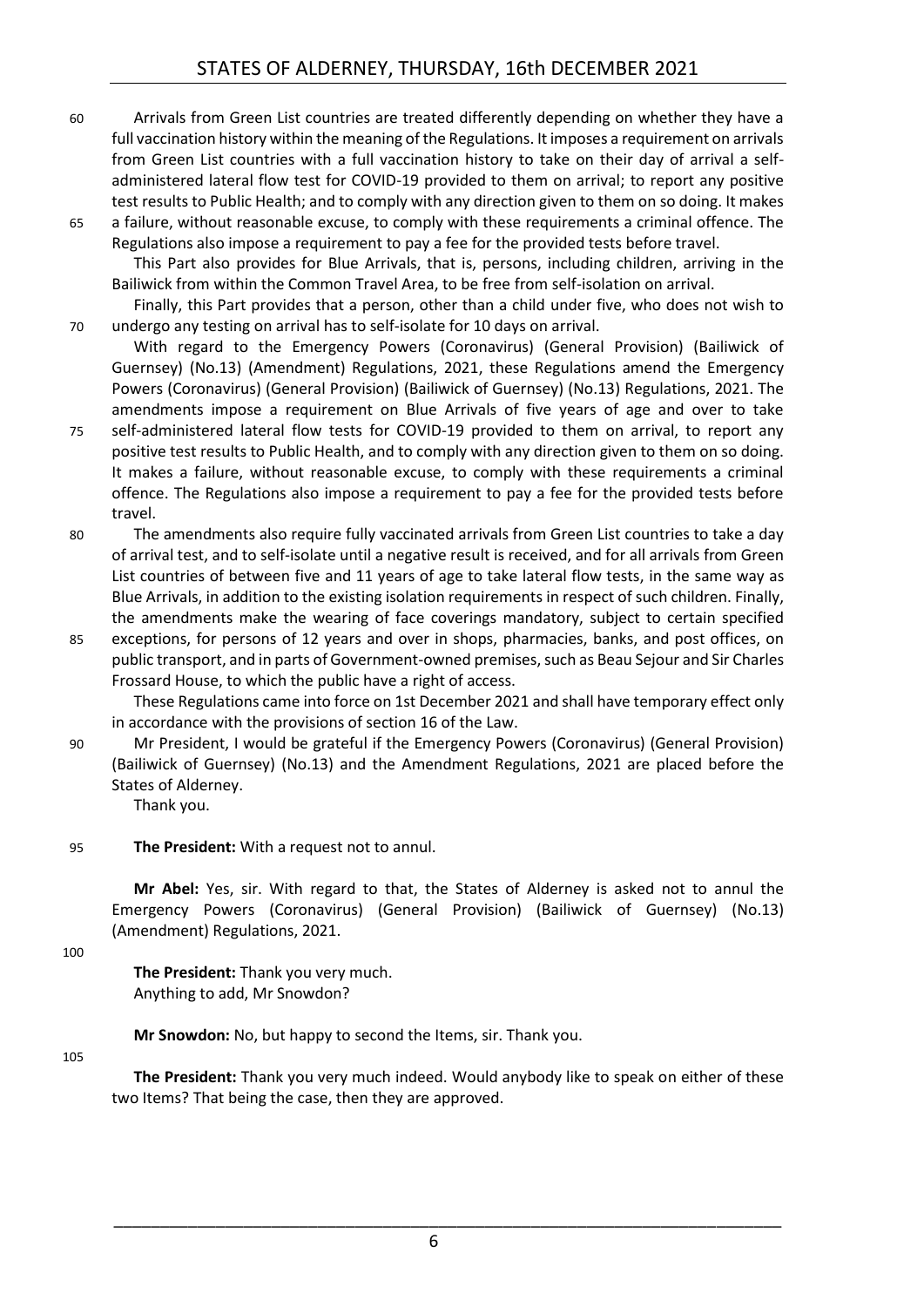#### **III. The Companies (Alderney) (Amendment) Ordinance, 2021; Approved**

#### <span id="page-6-0"></span>*Item III.*

*The States of Alderney is asked to approve "The Companies (Alderney) (Amendment) Ordinance, 2021".*

**The Greffier:** Item III, Mr President, I declare an interest, the Companies (Alderney) (Amendment) Ordinance, 2021. The States of Alderney is asked to approve the Companies 110 (Alderney) (Amendment) Ordinance, 2021.

**The President:** Thank you.

Nothing from the People's Meeting, Mr Jenkins?

115 **Mr Jenkins:** No, sir.

**The President:** Thank you. This is going to be again proposed by Mr Abel.

120 **Mr Abel:** Thank you, Mr President and colleagues.

This Ordinance will revise the annual validation requirements for Alderney companies from 2022 in two respects.

Firstly, the registry does not know enough about the activities of companies on the register and registry officers have to rely on their knowledge of what companies do as there is no 125 requirement for companies to advise on this.

- Secondly, of the other changes to the Guernsey framework, one more is included in the Ordinance, namely confirmation as to whether the resident agent of the company has needed to check, by the issue of a notice, whether or not a particular person actually is a beneficial owner of a company.
- 130 Overall, the Amendment Ordinance is reduced from what has been put in place in Guernsey. This is because the Greffier would like to make sure that developments in Alderney are manageable for all concerned. It should be easy for those administering companies to provide the registry with the additional information, it will be reasonably easy for the registry to deal with the additional data and it will significantly boost the registry's ability to emerge well from the 135 Moneyval evaluation.

Mr President, I would be grateful if the Companies (Alderney) (Amendment) Ordinance, 2021 is placed before the States of Alderney for approval.

Thank you.

140 **The President:** Thank you, Mr Abel. Mr Gentle, anything to add?

> **Mr Gentle:** Mr President, sir, colleagues, no thank you. I just support what Mr Abel said and I am happy to second this.

145

**The President:** Thank you very much indeed.

Does anybody else wish to make a contribution? No. Well, that one then passes.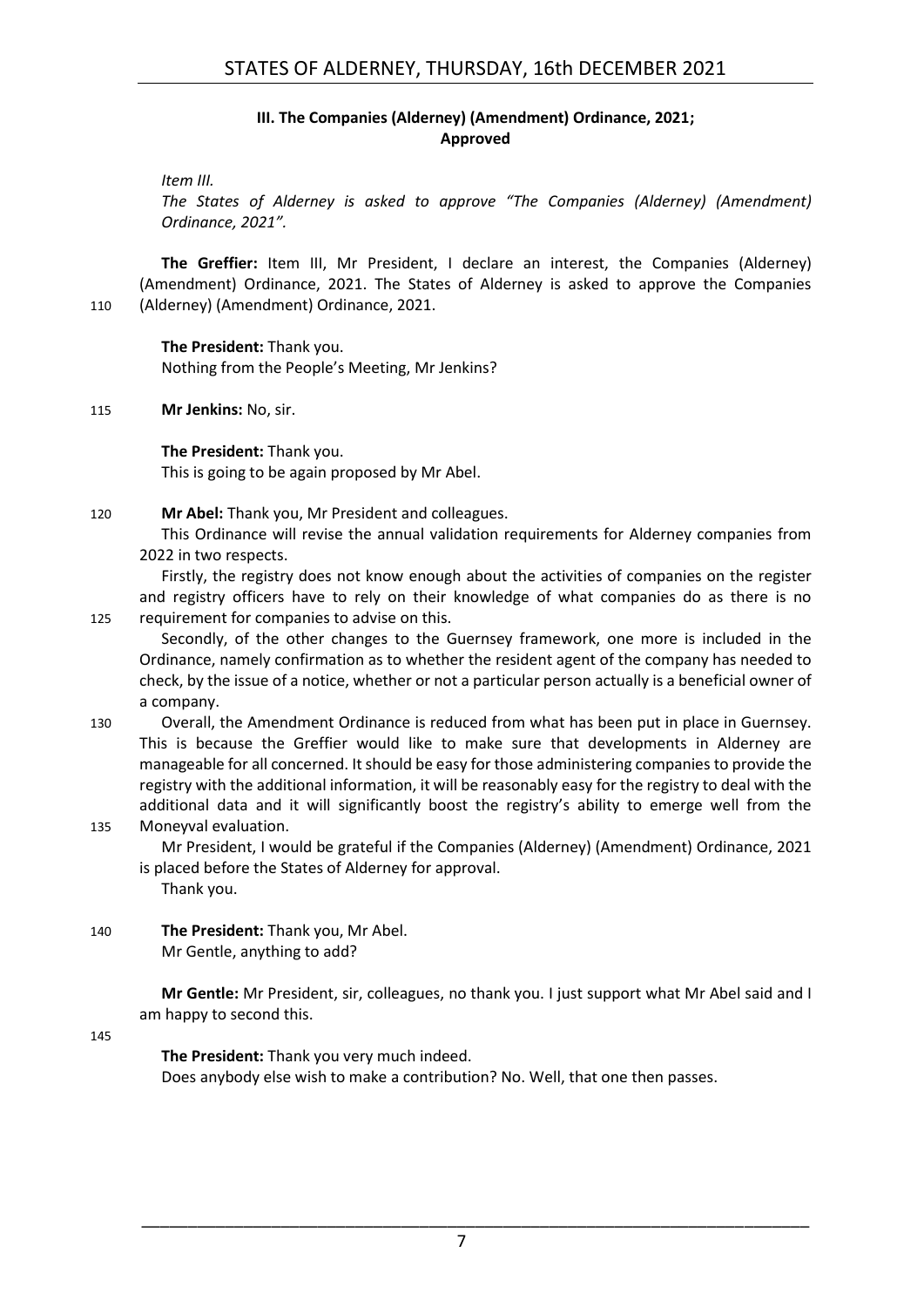#### **IV. Alderney Property Tax (Amendment) Ordinance 2021 – Approved**

<span id="page-7-0"></span>*Item IV.*

*The States of Alderney is asked to approve "The Alderney Property Tax (Amendment) Ordinance, 2021".*

**The Greffier:** Item IV, the Alderney Property Tax (Amendment) Ordinance, 2021. The States of Alderney is asked to approve the Alderney Property Tax (Amendment) Ordinance, 2021.

150 Proposed by Mr Abel, seconded by Mr Harris.

#### **The President:** Thank you.

There were some comments, I think, Mr Jenkins, from the People's Meeting.

#### 155 **Mr Jenkins:** There were, Mr President.

It was noted that the Guernsey RPIX increase is used within the Bailiwick, and that there is not separate RPIX data for Alderney.

The Head of Finance also advised that a separate exercise is being undertaken looking at the cost of living in Alderney compared to Guernsey.

160 Following a query raised, it was stated that the Property Tax income was used to fund all operational expenditure of the States of Alderney and therefore any increases were used to help fund all service areas and was not specific to the Ambulance Service.

**The President:** Thank you very much indeed.

165 Mr Abel.

**Mr Abel:** Thank you, Mr President and colleagues.

The States must, by way of Ordinance, set the level at which the Alderney Property Tax will be charged for the calendar year.

170 A 2.3% increase to all categories of Alderney Property Tax, based on the Guernsey RPIX increase as of 2021, was agreed by the States at its Meeting on 20th October 2021. The tariffs to apply from 1st January 2022 are set out in the attached Ordinance which was agreed by the Policy and Finance Committee at its meeting on 25th November 2021.

Mr President, I would be grateful if the Alderney Property Tax (Amendment) Ordinance, is 175 placed before the States of Alderney for approval.

Thank you.

**The President:** Thank you very much indeed. Mr Harris, you are seconding this one.

180

**Mr Harris:** Yes, sir. Nothing really to add, only to note that the June RPIX figure was 2.3% and the September figure for this year was 3.3%, so by going with the June figure I think we did okay there.

Thank you.

185

**The President:** Would anybody else like to make a contribution? In that event, that one passes.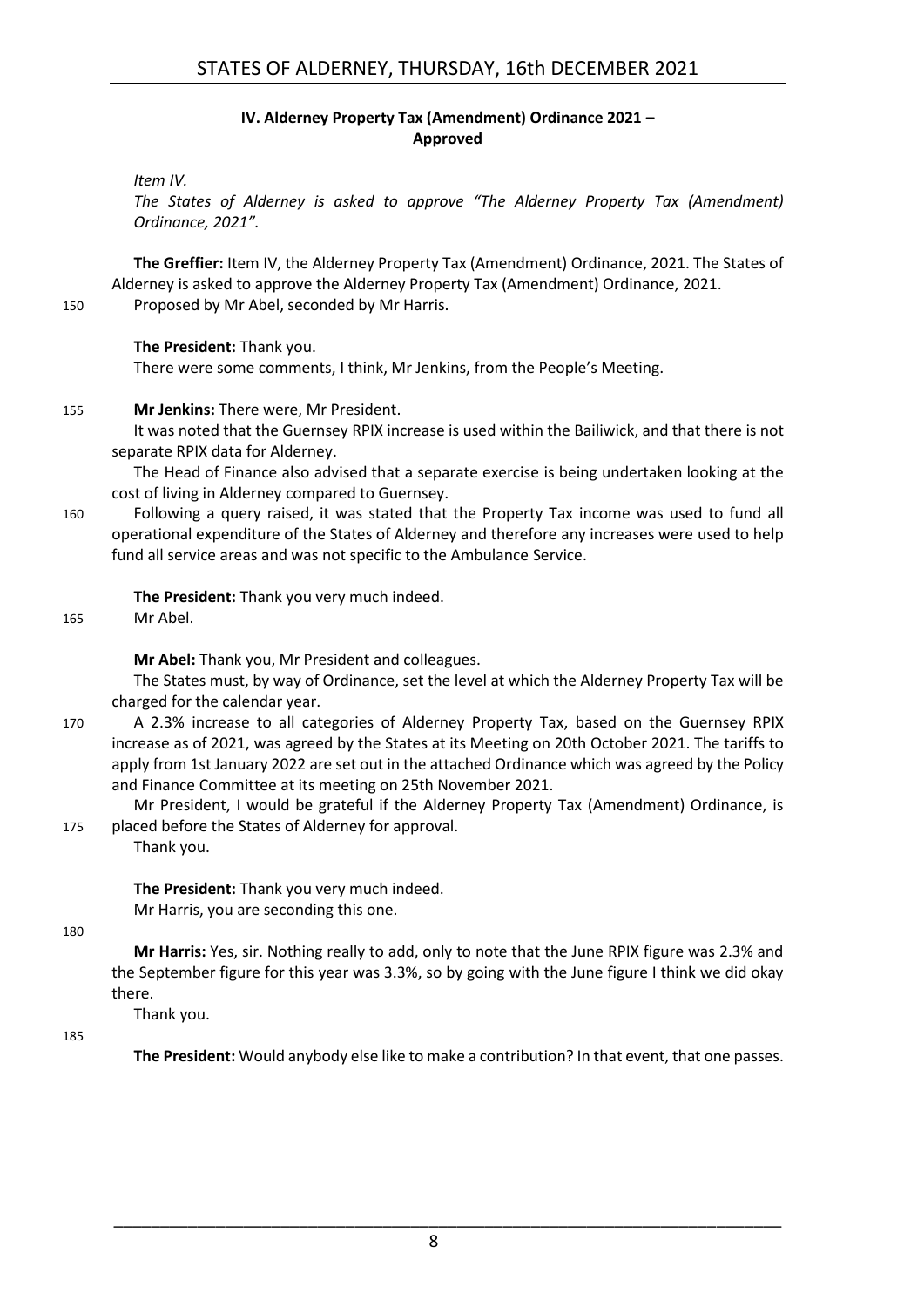#### **V. Occupier's Rate (Level for 2022) Ordinance, 2021 – Approved**

<span id="page-8-0"></span>*Item V.*

*The States of Alderney is asked to approve "The Occupier's Rate (Level for 2022) Ordinance, 2021".*

**The Greffier:** Item V, Mr President, the Occupier's Rate (Level for 2022) Ordinance, 2021. The States of Alderney is asked to approve the Occupier's Rate (Level for 2022) Ordinance, 2021. Proposed by Mr Abel, seconded by Mr Harris.

190

**The President:** And I think again, Mr Jenkins, there were some comments on this Item.

#### **Mr Jenkins:** There were, sir.

It was queried will this Ordinance drop away as now we have the Alderney Property Tax in 195 place. The Head of Finance advised that the Occupier's Rate enabling legislation remains in force and in order to comply with the requirements of this, a zero rate needs to be agreed by the States.

**The President:** Thank you.

200

**Mr Abel:** Thank you, Mr President and colleagues.

The States moved to a new system of Property Tax from 2021, which replaced the Occupier's Rate. The enabling legislation for the Occupier's Rate remains in force and a zero rate has been agreed for 2022.

205 Mr President, I would be grateful if the Occupier's Rate (Level for 2022) Ordinance, 2021 is placed before the States of Alderney for approval.

Thank you.

Mr Abel.

**The President:** Thank you very much indeed.

#### 210 Mr Harris.

**Mr Harris:** Thank you, sir; nothing to add.

**The President:** Would anybody else like to add any comments? That is approved.

#### **VI. The Investigation of Air Accidents and Incidents Legislation – Approved**

#### <span id="page-8-1"></span>*Item VI.*

*The States of Alderney is asked to decide:*

*Whether, after consideration of the Policy Letter entitled "The Investigation of Air Accidents and Incidents" dated 28th October 2021 they are of the opinion:*

*(1) to agree that the legislation which currently applies to the Bailiwick of Guernsey regarding the investigation of air accidents and incidents is updated, in particular to implement: (a) Annex 13 to the Chicago Convention as required; and* 

*(b) Regulation (EU) 996/2010 on the investigation and prevention of accidents and incidents in civil aviation.*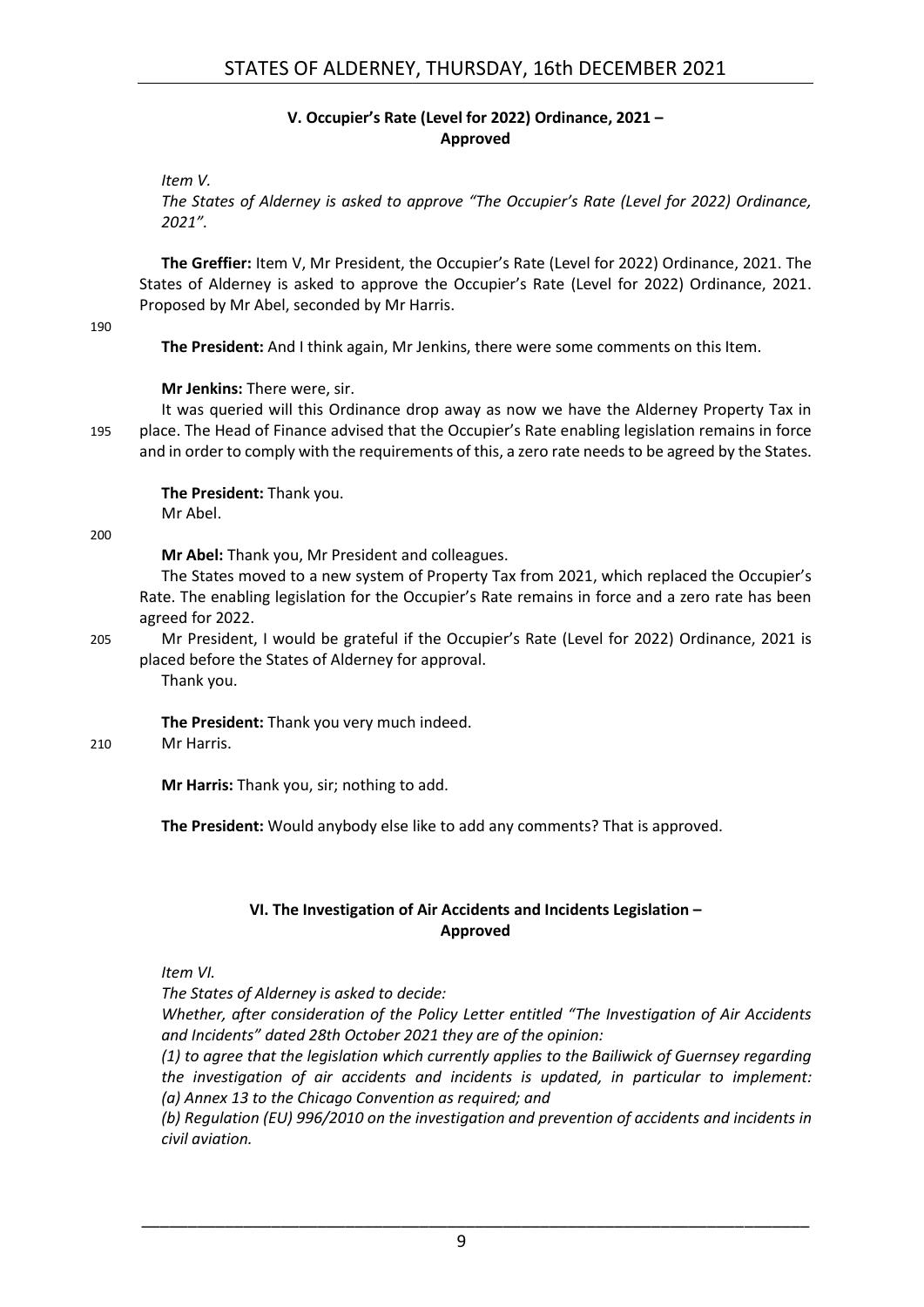*(2) to signify their agreement to the substance of the proposed Order in Council (set out in paragraphs 4.2 and 4.3 of the Policy Letter dated 28th October 2021) for the purposes of Article 72A of the Reform (Guernsey) Law, 1948, as amended.*

*(3) to direct the preparation of such legislation as may be necessary to give effect of the above decisions.*

- 215 **The Greffier:** Item VI, the Investigation of Air Accidents and Incidents Legislation. The States of Alderney is asked to decide whether, after consideration of the policy letter entitled 'The Investigation of Air Accidents and Incidents' dated 28th October 2021 they are of the opinion: (1) to agree that the legislation which currently applies to the Bailiwick of Guernsey regarding the investigation of air accidents and incidents is updated, in particular to implement: (a) Annex 13 to
- 220 the Chicago Convention as required; and (b) Regulation (EU) 996/2010 on the investigation and prevention of accidents and incidents in civil aviation; (2) to signify their agreement to the substance of the proposed Order in Council, set out in paragraphs 4.2 and 4.3 of the policy letter dated 28th October 2021, for the purposes of Article 72A of the Reform (Guernsey) Law, 1948, as amended; (3) to direct the preparation of such legislation as may be necessary to give effect of
- 225 the above decisions.

Proposed by Mr Abel, seconded by Mr Carter.

**The President:** Thank you. Nothing from the People's Meeting, Mr Jenkins?

230

**Mr Jenkins:** No, sir.

**The President:** Thank you very much indeed. Mr Abel.

235

**Mr Abel:** Thank you, Mr President and colleagues.

The UK has requested the Bailiwick of Guernsey to update its legislation regarding air accident investigations in advance of the International Civil Aviation Organization (ICAO) investigation taking place in mid-2022.

- 240 The strategy and policy function in Guernsey is working in conjunction with St James Chambers in order to achieve this. This process will necessitate: the introduction of the latest UK legislation relating to air accidents and incident investigation. It also will look at the implementation of Regulation (EU) No 996/2010 on the investigation and prevention of accidents and incidents in civil aviation, as subsequently amended by EU Regulations and as modified by the UK due to its
- 245 exit from the EU. Also the implementation of requirements set out in Annex 13 to the Chicago Convention, which applies to the Bailiwick, and would be achieved by way of an Order in Council and an Ordinance made under the European Communities (Implementation) (Bailiwick of Guernsey) Law, 1994.

The proposed Order in Council would extend the Civil Aviation (Investigation of Air Accidents 250 and Incidents) Regulations 2018 to the Bailiwick with modifications; and revoke and replace the previous Order in Council which extended the previous regulations.

The 2018 Regulations, as extended with modifications, would principally: designate the Air Accident Investigation Bureau (AAIB) as the safety investigation authority for the Bailiwick of Guernsey. It also would state that the sole objective of a safety investigation is the prevention of

255 accidents and incidents, without the apportionment of blame or liability. Also it would give effect to the appointment of the UK Chief Inspector of Air Accidents and other inspectors in the Bailiwick for the purposes of these Regulations. It will also confer powers and duties on the Chief Inspector and other inspectors in relation to safety investigations, including providing any person whose reputation could be adversely affected by a safety investigation report with relevant information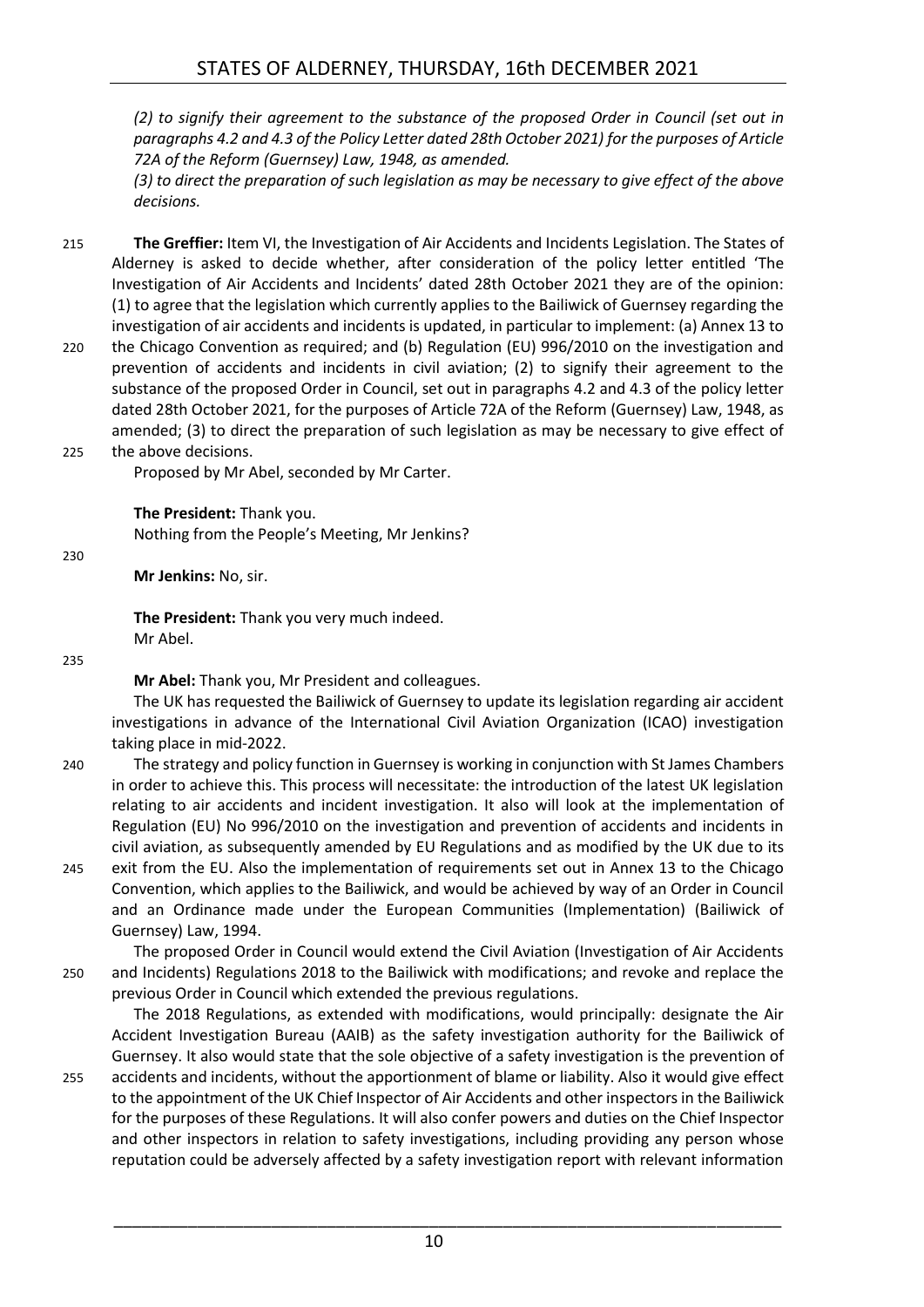260 to permit that person to make written representations on the report, and would also implement the relevant requirements of the Chicago Convention.

The Ordinance would implement Regulation 996/2010 for the purposes of the Bailiwick, with suitable modifications, which makes provision to ensure high-quality civil aviation safety investigations. It also includes rules concerning the timely availability of information relating to all 265 persons and dangerous goods on board an aircraft involved in an accident and aims to improve

the assistance to the victims of air accidents and their relatives.

Mr President, I would be grateful if the Investigation of Air Accidents and Incidents legislation is placed before the States of Alderney for approval.

Thank you.

270

**The President:** Thank you very much indeed. Mr Carter, anything to add?

**Mr Carter:** Nothing further to add, just to urge your support.

#### 275

**The President:** Thank you very much indeed.

Does anybody else wish to contribute on this Item? No. In that event then I think, Mr Greffier, we can assume that all three of those items are passed.

280 **The Greffier:** I think is safe to do so, sir, yes. Thank you.

#### **VII. Annual Reports of States Committees for 2021 – Approved**

<span id="page-10-0"></span>*Item VII.* 

*(i) Annual Report of the Policy and Finance Committee; (ii) Annual Report of the Building and Development Control Committee; and (iii) Annual Report of the General Services Committee.*

**The Greffier:** Item VII, Annual Reports of States Committees for 2021. On 4th May 1977, the States resolved to instruct all Committees to prepare an annual report, and for that report to be debated at the December States Meeting.

The first of such reports is the Annual Report of the Policy and Finance Committee.

285

**The President:** Mr Abel … Sorry, Mr Jenkins.

**Mr Jenkins:** Thank you, sir. Should I do Mr Abel's first …?

290

**The President:** I think that probably would be safest, if I can remember to ask for it.

**Mr Jenkins:** Regarding transport links, a comment was received stating an opinion that Aurigny are not providing an adequate service and how the PSO affects ferry services and other operators. 295 The Island is shackled to an airline that is not sufficient for our economy. Other operators should be encouraged, and this should not affect a potential ferry service. More public involvement is required for what the Island wants. Mr Abel advised that this is in conjunction with a clause in the PSO.

Regarding World War 2/Holocaust, it was stated that data protection and privacy laws for the 300 people who were here and their families should be kept in mind in dealing with this subject.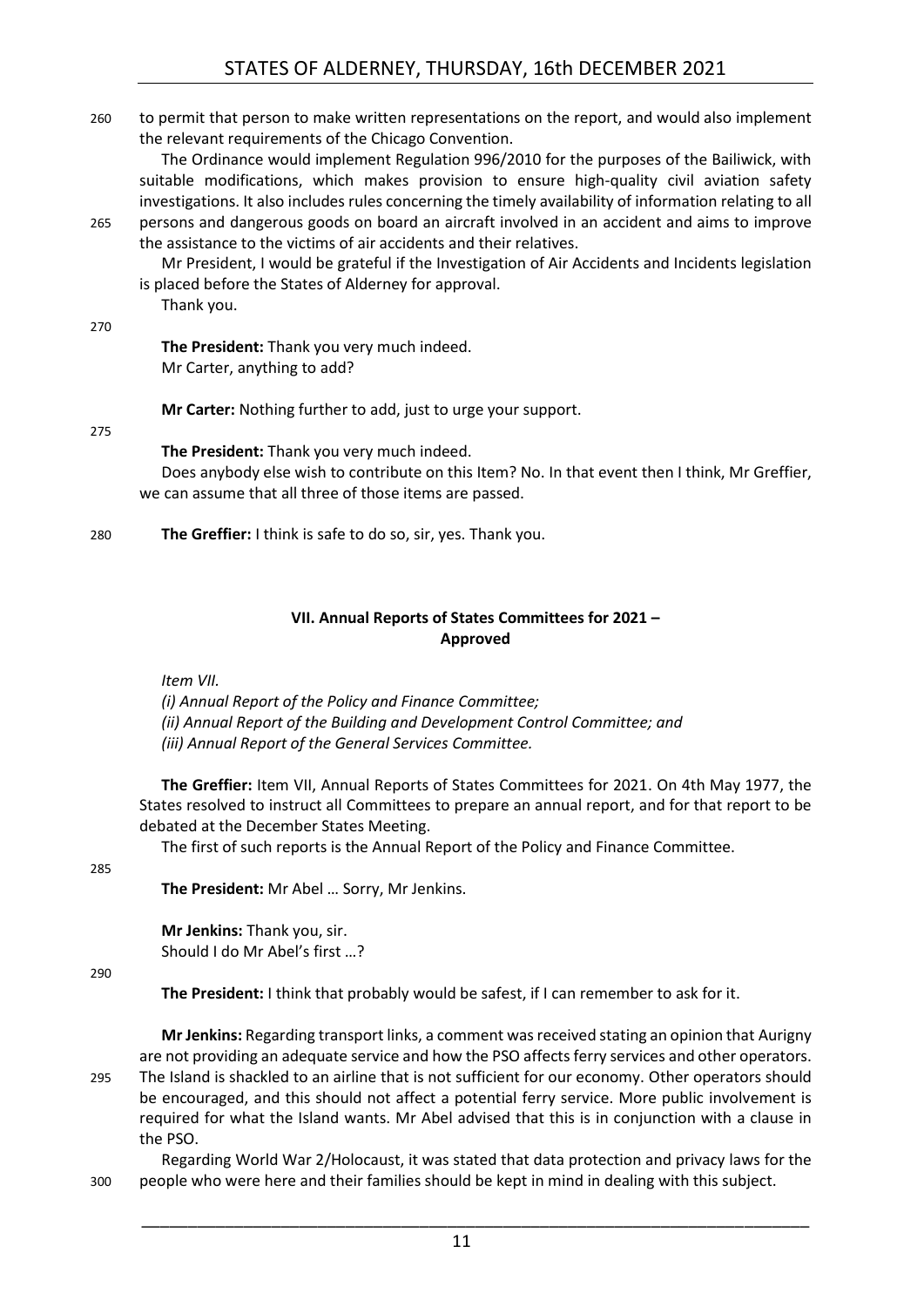#### **The President:** Thank you.

#### **(i) Annual Report of the Policy and Finance Committee**

#### <span id="page-11-0"></span>**The President:** Mr Abel.

**Mr Abel:** Thank you, Mr President and colleagues.

- 305 With regard to the Annual Report of the Policy and Finance Committee, this year has been the start of a new term for States Members, with the addition of three new Members and the re-election of two previous Members. Outgoing Members, Mr James Dent, Louis Jean and Mike Dean, are thanked for their hard work and many years of service.
- Although we have had a difficult year there have still been many positives: the appointments 310 of Ms Kathryn Jones as our Chief Executive and Mrs Liz Maurice as our States Treasurer; the continuing level of staycations; increased property sales; excellent relationships and support from the new Guernsey States Members and the civil service; the new Aurigny management; the conclusion of the PSO agreement with Aurigny; approval of funds for the Connaught extension; the Economic Development Sub-Committee position has been consolidated and non-voting 315 members added; and also the first step in the introduction of Employment Law for Alderney.
- This year we have continued with: managing the impacts and effects of the COVID pandemic; Brexit and free trade agreement issues and related legislation; transport links with the Little Ferry service and the reintroduction of Southampton flights; Bailiwick and Alderney legislation; developing a fit-for-purpose civil service structure; support to smaller businesses and Island 320 events.
- 

In addition, the following key issues are being progressed: housing; health and social care and the required facilities; community education and sports facilities; early years and nursery facilities; formation of working groups to progress the work; and improved communication and openness.

- The continuing COVID pandemic: in January 2021, the Island went into lockdown again and 325 although it was shorter than that of 2020 it still had a major impact on the community with the application of isolation requirements and travel restrictions both in and out and between the Islands of the Bailiwick. With Alderney's lower risk profile, we were able to exit this lockdown earlier than Guernsey, with travel restrictions and isolation requirements having been reduced in phases, from May onwards, such that these are now limited.
- 330 The continued Guernsey support to Alderney's businesses throughout that particular period to the various working people throughout the year is recognised and Guernsey are to be thanked.

The significant step in the fight against COVID was the introduction of the vaccination programme from January, with the majority of our over-18-year-olds having received the vaccine by the end of August. The vaccination programme continues with boosters and the vaccination of 335 16- and 17-year-olds and now 15- to 17-year-olds is also progressing.

As part of the restrictions and controls on travel, Welcome Teams have been set up at the harbour and the Airport. The role of the Welcome Teams continues as the Bailiwick travel restrictions remain in place and their responsibilities now include the issuing of lateral flow tests that are being used by the community in 'living responsibly' with COVID. The Welcome Teams are 340 to be congratulated for their enthusiasm and patience when dealing with travellers.

COVID will continue to be with us well into the future and we will have to adapt in many ways to minimise its impact. Sadly, this has now been underlined by the identification of the Omicron variant and the rapid global response. Booster vaccinations are now available for everyone down to 18 years and a rollout programme is in place in the coming weeks.

345 With regard to legislation, extensive Bailiwick legislation has been required in terms of the Emergency Powers Regulations. Also with regard to Brexit, in particular with regard to trade agreements. Also in terms of medicines and vaccinations and other more Bailiwick-focused Laws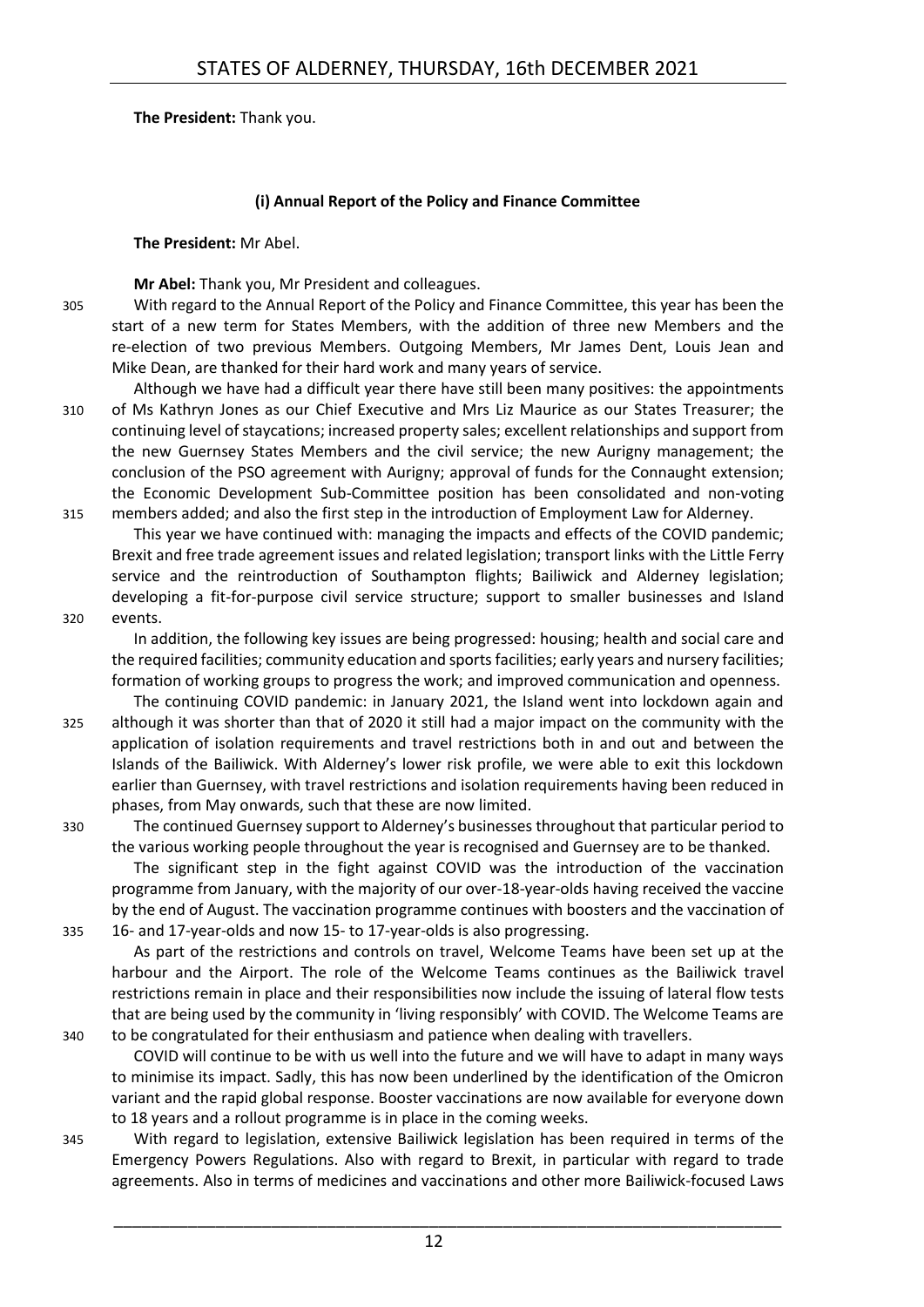and Ordinances. Successfully finalising the fishing licensing legislation for vessels using Bailiwick waters is currently a priority for the Bailiwick and the more consultative process with France and 350 Normandy should minimise any possibility of push back. However, personal interests on the

French side are of concern.

For Alderney, we have finalised our first step in the introduction of employment law with the Conditions of Employment (Alderney) Law, 2021 and, after further input by the Guernsey Financial Services Commission, the States of Alderney has passed the Partnership and Limited Partnership 355 Laws which have now been forwarded for approval to the UK's Privy Council.

In the coming year, the following legislation will be progressed: to meet our environmental commitments, single-use plastics; and employment legislation such as minimum wage and contracts of employment to align with Bailiwick and global standards and to attract and retain working people.

360 Transport links: as we all know, Aurigny is under new management and from our dealings with the new CEO, Mr Nico Bezuidenhout, this is a very welcome step. He is focused on the ongoing profitability of Aurigny and as part of this to maintain Alderney service levels to both Guernsey and Southampton.

The PSO between the States of Guernsey and Aurigny, on behalf of Alderney, has been 365 concluded and is in place for five years, with a subsidy of £2 million per year. Aurigny are confident that they can maintain service levels and operate successfully within this subsidy level.

The project on both the refurbishment and lengthening of the runway has continued for longer than anticipated. The longer runway will allow Aurigny to standardise on an ATR72 fleet and contain costs such that no further subsidies are required on the Alderney routes. However, the 370 longer runway is also seen as future-proofing transport links for Alderney and is key for critical medevac services and for the economy as it will allow access by business jets and planes.

Meetings have been held with members of the Guernsey States Trading Supervisory Board and the Ports Authority, the CEO of Aurigny, Alderney States Members and the Chamber of Commerce to discuss the refurbishment and lengthening of the runway. Although the initial economics of the

375 longer runway are positive, the work is not completed and will have to be presented, and funding discussed and approved by Guernsey States of Deliberation. It is anticipated the work will be completed in quarter 1 of 2022, followed by a community presentation and question and answer sessions.

The Little Ferry, after a late start and with a continued subsidy from the States, again ran for 380 the summer season and proved to be well utilised by all.

The Economic Development Committee has already invited expressions of interest for the provision of ferry services for 2022 and this, in terms of the PSO, will require discussion with Aurigny.

The economy: as per the annual financial report to the States in October, expenditure has been 385 contained and with the continued staycations the Island's revenues have been bolstered by significant amounts from property taxes. With the ability of Alderney to now retain these duties the excess will be held in General Reserve, which would cover the States against a range of risks to its annual expenditure and income.

On the hospitality side it is reported that, although there have been many challenges, the 390 sustained visitor numbers have achieved creditable outcomes.

Sadly, the COVID risks facing the Alderney Week team and insufficient volunteers meant that Alderney Week was cancelled. In addition, similar risks also meant that the hill climb and related events were also cancelled. The Tourist office have done an excellent job with the continued development of the visitor experience at the Nunnery, opening up the Odeon and, together with 395 the Alderney Wildlife Trust and the Alderney Bird Observatory, have provided many themes of

interest for our visitors.

Guernsey relations: we were delighted to welcome so many of our Guernsey Committees and colleagues to Alderney in the last year. In June, the Chief Minister, Deputy Peter Ferbrache, met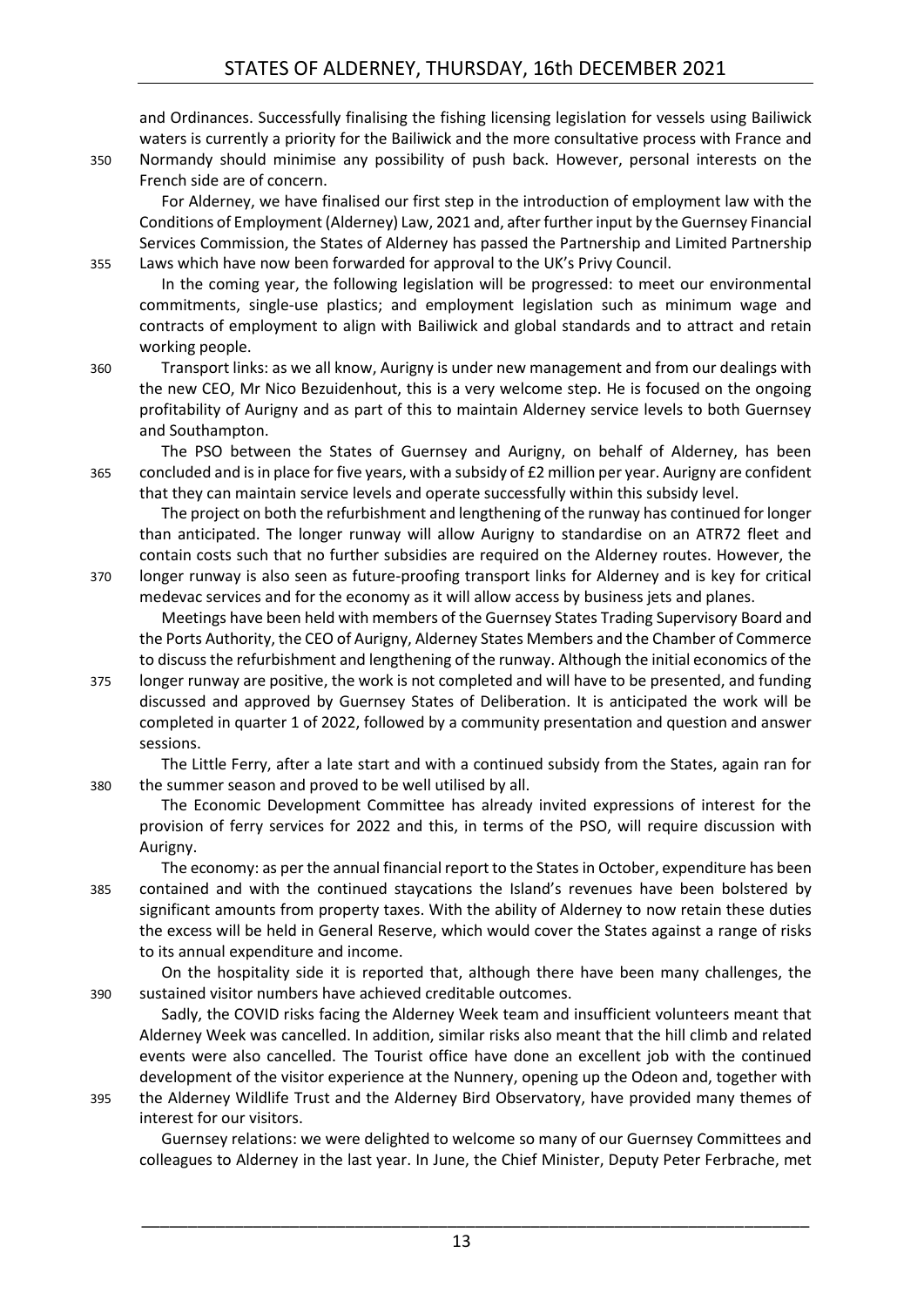with Members to discuss several common goals on the political level and this was followed by a 400 public engagement session in the Island Hall.

Guernsey Committees of Economic Development, Health & Social Care, Education, Sport & Culture and the President of the Overseas Aid & Development Commission visited the Island to get a better understanding of our Island and also to discuss areas where we can work together to progress Alderney and Bailiwick issues and to strengthen relationships between the Islands during 405 these challenging times.

Alderney community issues: following approval of funds, work on the extension to the Connaught Care Home has commenced and it is anticipated that will be occupied in the latter half of next year.

During the year we engaged with Lord Pickles and the envoy for the International Holocaust 410 Remembrance Alliance, Dr Gilly Carr, on World War 2 and Holocaust project issues. An Island-wide questionnaire has been circulated to assess the community's opinions on these issues.

In addition, the Alderney Sports Foundation are to be thanked for their proposal and justification for a community and education sports facility. Meetings will be held with the Guernsey Education, Sport & Culture Committee to determine the strategy to advance the project.

415 With regard to the Marina, following COVID delays and a poor start the States are in preliminary discussions with an interested party to advance this project.

The States continues with its campaign to improve communications and openness, such as media briefings and relevant press releases, and Member surgeries have been introduced thanks to Annie Burgess. In the coming year we intend to trial open Policy and Finance Committee 420 meetings and also to progress changes to States Rules of Procedures to allow more questions and

debate by Members. In the civil service we welcome Ms Kathryn Jones as our new Chief Executive, who is settling in but is faced with many critical issues that need urgent attention and also needs to develop a fitfor-purpose Alderney civil service.

425 The Alderney and Guernsey joint working initiatives have been agreed in terms of where support for shared services can be utilised by the Alderney civil service to improve efficiencies and to avoid duplication.

The civil service is developing policy proposals for health and care to discuss with the Guernsey Health & Social Care Committee in the coming year. Early years and nursery provision, an essential 430 service for children and for working families, is also being developed by the civil service.

To offset the limited civil service staff various States Member working groups have been set up, with delegated responsibilities, which are determined by agreed terms of reference. The group membership also includes non-States members to utilise the expertise on the Island. The amount of critical work that needs to be progressed, and the limited time to progress it, will require the 435 States and the civil service to engage with professional service providers not only to execute

projects but also to assist in the development and implementation of strategies and action plans. In conclusion, I would like to thank the Bailiwick's Public Health and Guernsey's Civil Service, including the Police and Border Agency, and all their staff for their hard work and dedication over many months. Also staff and volunteers of the Island Medical Centre, the Mignot Hospital and in 440 the Alderney civil service, Ambulance Service, and the Welcome Teams. I would also like to thank my colleagues for their hard work and support throughout this challenging year.

Looking ahead to next year, we need to continue to develop the Island Plan and strategies and action plans to deliver solutions for the priorities of the Island; to develop a fit-for-purpose civil service to deliver the priorities from the Island Plan; also to strengthen political and working 445 relationships with Guernsey politicians and the civil service.

Thank you.

**The President:** Thank you, Mr Abel.

Would anybody like to speak about Mr Abel's Report? Mr Snowdon.

450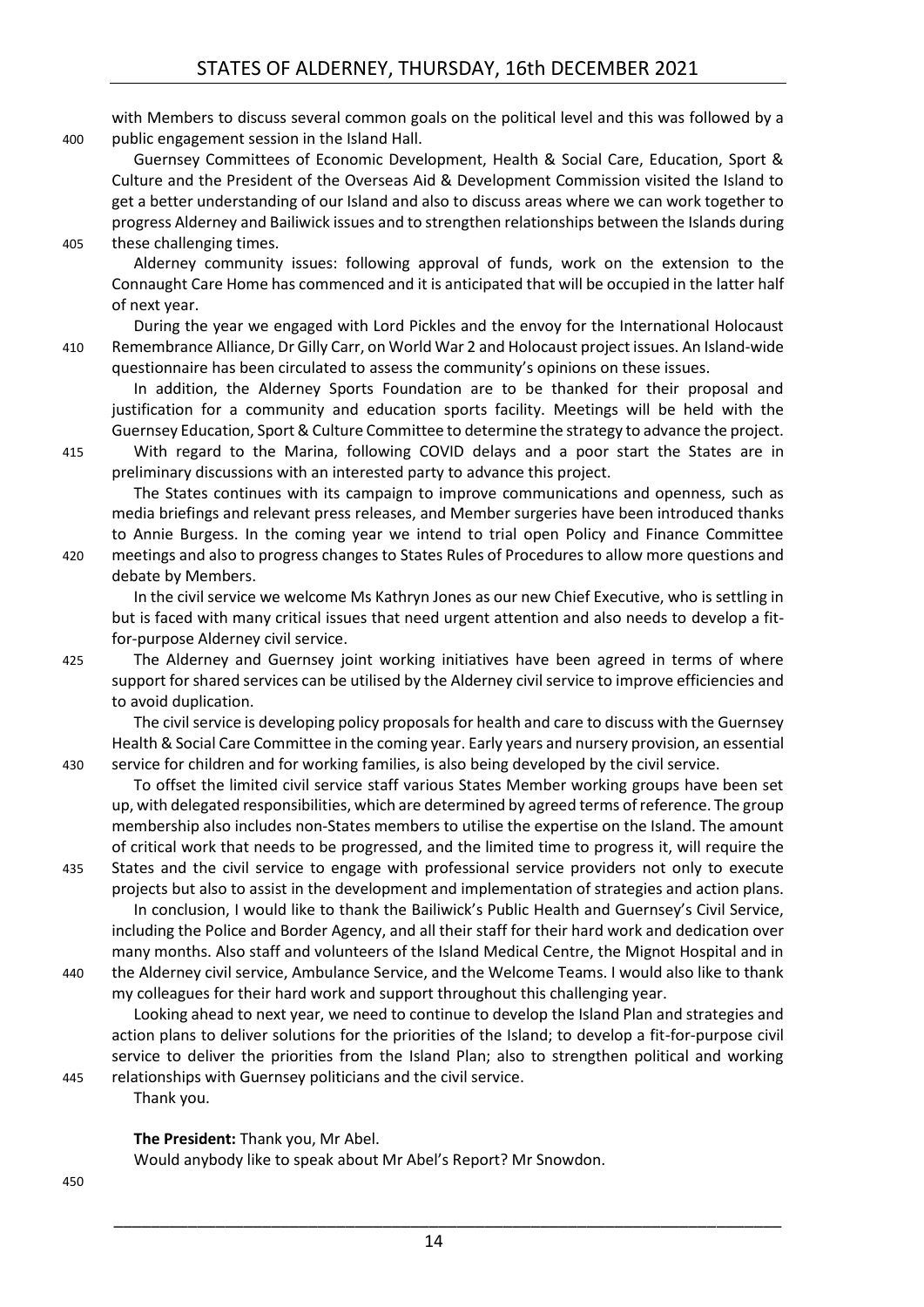**Mr Snowdon:** Thank you, Mr President, colleagues.

Firstly, I would like to say thank you to Mr Abel for the amount of dedication and time, the extreme amount of time, he has spent being the Chairman this year: thank you, and that is probably from all of us.

455 Just touching on the report, I wanted to go into a little bit more detail, if that is okay, with a few things. I was interested to read – and obviously I do know about it, but I was interested to maybe learn a little bit more about it – 'developing a fit-for-purpose civil service structure', how do we feel that we will be involved in the process of achieving that? Just a little bit more detail if that is okay.

460 Members of the public and community that maybe have read this Report may be interested to see a few references to the education and sports facilities, pool and sports hall. This subject has gone on for a long time and there have been States that have said they are going to try and sort it out over a number of years, but I think if you look at the Report, and it goes on to the next page a little bit, there is quite a focus on actually trying to move this forward. Whether we will is another

465 thing, but hopefully we will actually start the ball rolling with it. I think it has been highlighted in the presentations and communications that we have had with various parties that if we want to attract a younger demographic to the Island we need to have those facilities in place to try and attract that demographic. I personally did not know the importance of a sports hall to the Island, and it seems that a sports hall is actually something that we need to develop and try and 470 implement alongside some sort of swimming pool facility as well.

So I just want to echo Mr Abel's comments and say thank you very much to the Alderney Sports Foundation who have done a considerable amount of work in putting documentation together and also to the old trust as well for the work that they did over a certain amount of time. Hopefully in the coming months more clarification will go into the community, if that is the way forward, 475 and fingers crossed we can progress those conversations with our Guernsey colleagues regarding

that matter, because I think that is quite an important one.

Touching on transport links, I think it was quite interesting what was highlighted at the People's Meeting, because it might seem a bit that we are going around in circles with the runway issues, or it may feel like it watching from the outside. So just to reassure the public, the £12.2 million 480 was approved, I think it was in 2018, by the old States of Deliberation to upgrade the runway from what it is now. However, there is the Aurigny Strategy, which is focussing basically on the ATR fleet throughout the board, and if that was going to be implemented then Alderney would need a longer runway.

I do understand the concerns from the public and they do need clarification about how that 485 would work and myself and other colleagues, I know Mr Abel has asked as well, there will be public engagement with the community on how it will work with a scheduled service. But on the political level, and I think this is probably public knowledge as well, we were in a really tricky situation with the PSO. The PSO goes round and round in circles, and we had a second PSO to go out and try and get other expressions of interest and luckily Aurigny did come forward. There was an issue with 490 the amount of subsidy level that was there where I think the old P&R were saying £1 million, which would have unfortunately got rid of our Alderney-Southampton route. However, we are in a bit more of a strong situation, that with the £2 million it ensures our Alderney-Southampton route, but we must understand that service – in my opinion, and it may be shared by others – is a weak service because you do only have two planes.

495 So I think the States of Alderney and the States of Guernsey do need to look at other options, and if a longer runway is the answer then we should be looking at that because the situation that we have now is that we do not have the increased capacity that if we do want to grow – hopefully when COVID eventually comes to end – the economy we do need to have. We do not have that with two planes and they will not be buying us another plane at potentially £6 million or £10 500 million – a Dornier plane, I should clarify.

I think we do need to progress looking at the longer runway option. However, explaining all the options to the community and making sure that everyone is on board and that there will be a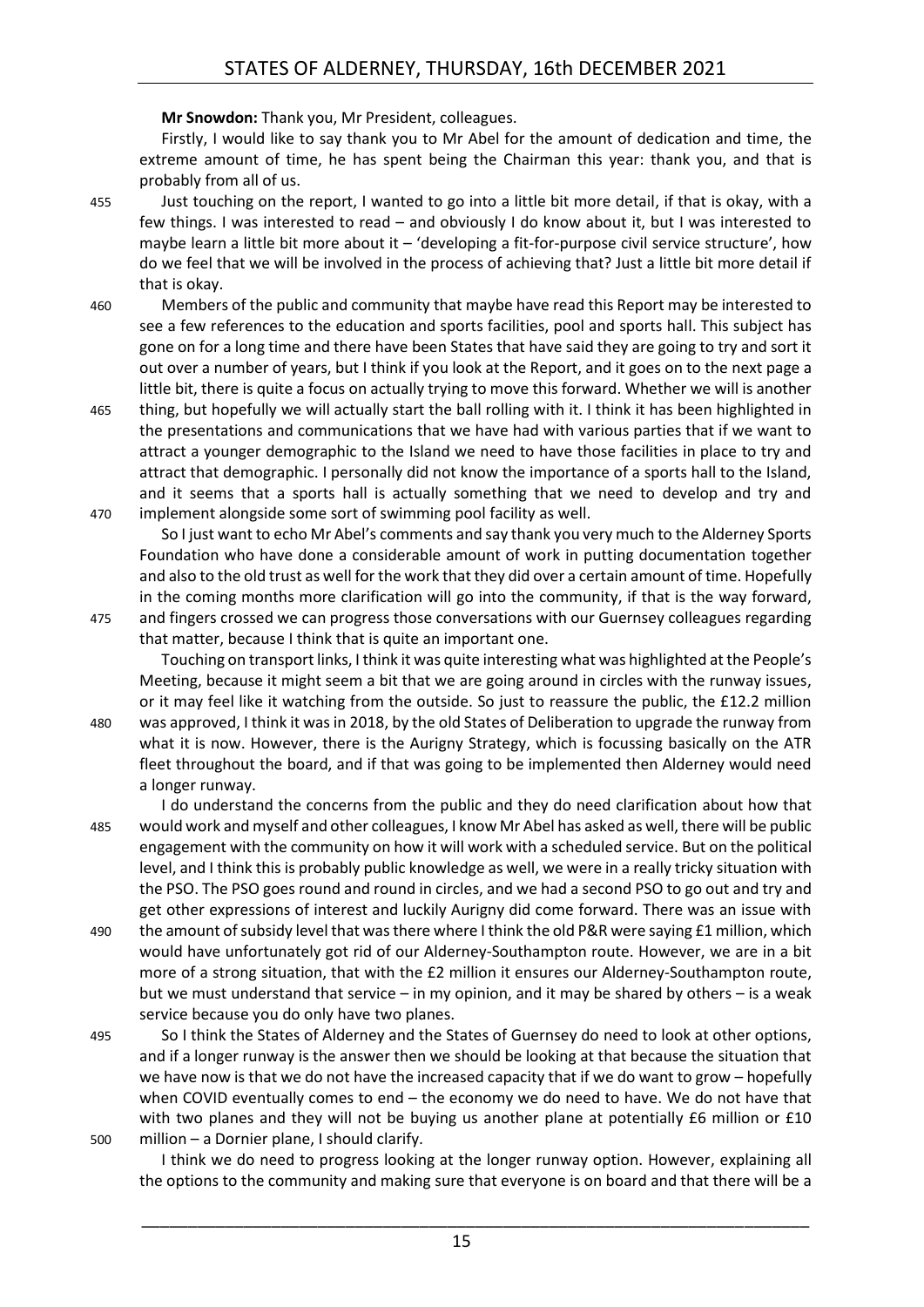scheduled service if that is implemented. So again, we are working hard with Guernsey colleagues to get clarification but I do understand the questions from the community that we do need to 505 answer and the States of Guernsey do need to answer if we are going along those lines. But I do not think we should be negative about it. All I would ask is for people and members of community to listen to both sides and then come up with their view on the opinion of that item.

A few other bits and pieces; you are absolutely right, Mr Abel, relationships with Guernsey are a lot stronger and we have had a lot of visits over to the Island which has been fantastic and 510 hopefully that will continue.

I just wanted to touch on the Energy Group. I thank Mr Carter for the Island Plan but it seemed to highlight the energy situation. I think it came back as number one, if I remember correctly. I think there is a bigger picture that we need to look at with the energy side of it because, yes, green energy, we do need to move towards it. However, what sort of energy would that be? Is the 515 community against wind in the sea? Wind on land? Or other items? I think there needs to be a bit of balance between what is acceptable for the community and environment and what we can

actually implement. So I think we probably do need to get some guidance on that.

I would also like to add that there is now, which I do not think there was before, actually quite a strong – or starting, fingers crossed – working relationship between Guernsey, Jersey and 520 Alderney with the need to try and secure energy security because there cannot really be reliance on … We have seen what has happened with France, we cannot totally rely on France, we need to be more self-sufficient. So if the Channel Islands can work together with trying to sort out their energy needs I think that would be quite beneficial hopefully moving forward.

So I just want to thank colleagues again for all their hard work at P&F, you had a long meeting 525 this morning, particular thanks to Mr Abel and also special thanks to the civil service who sit through all of our meetings and do all the hard work for us that we pass as the resolutions. So thank you very much.

**The President:** Anybody else? Mr Harris.

530

**Mr Harris:** Thank you, sir and fellow colleagues.

I am also going to pick up on the line 'to develop a fit-for-purpose civil service', in Mr Abel's Report. I do thank Mr Abel for his comprehensive Report, it was very informative and there are a lot of positive things we can take out of that – a couple of concerns, but we will get to those as

535 well. But, yes, to develop a fit-for-purpose civil service would suggest that we do not have a fitfor-purpose civil service, and I think that is a little unfair to the people that do the hard work in our Island, because we do have a great team on the whole and they do work hard and diligently for the Island. (**A Member:** Hear, hear.)

In particular, I am going to thank the Treasury Department who have been invaluable this year 540 with the Finance Committee, of which I am the Chair, and our strategic advisor, Stephen Taylor. And finally I just want to thank the other members of the Finance Committee as well for their hard work and contribution.

Thank you.

545 **The President:** Thank you, Mr Harris. Mr Roberts.

**Mr Roberts:** Yes, please, sir, thank you.

A lot of this echoes what Mr Snowdon said, actually. Mr Abel, thanks for your excellent 550 explanation of where we are with air links, it was absolutely spot on, absolutely excellent, but would you agree that for the next 18 months or two years or so we are quite fragile with our two aircraft? Every time we need air meds, and we have needed a lot of them lately, it takes the aircraft out of the loop and if you have only got one aircraft running then we have serious problems of delays of at least two hours. So it is going to be a tough lead-up until that time, until we actually

16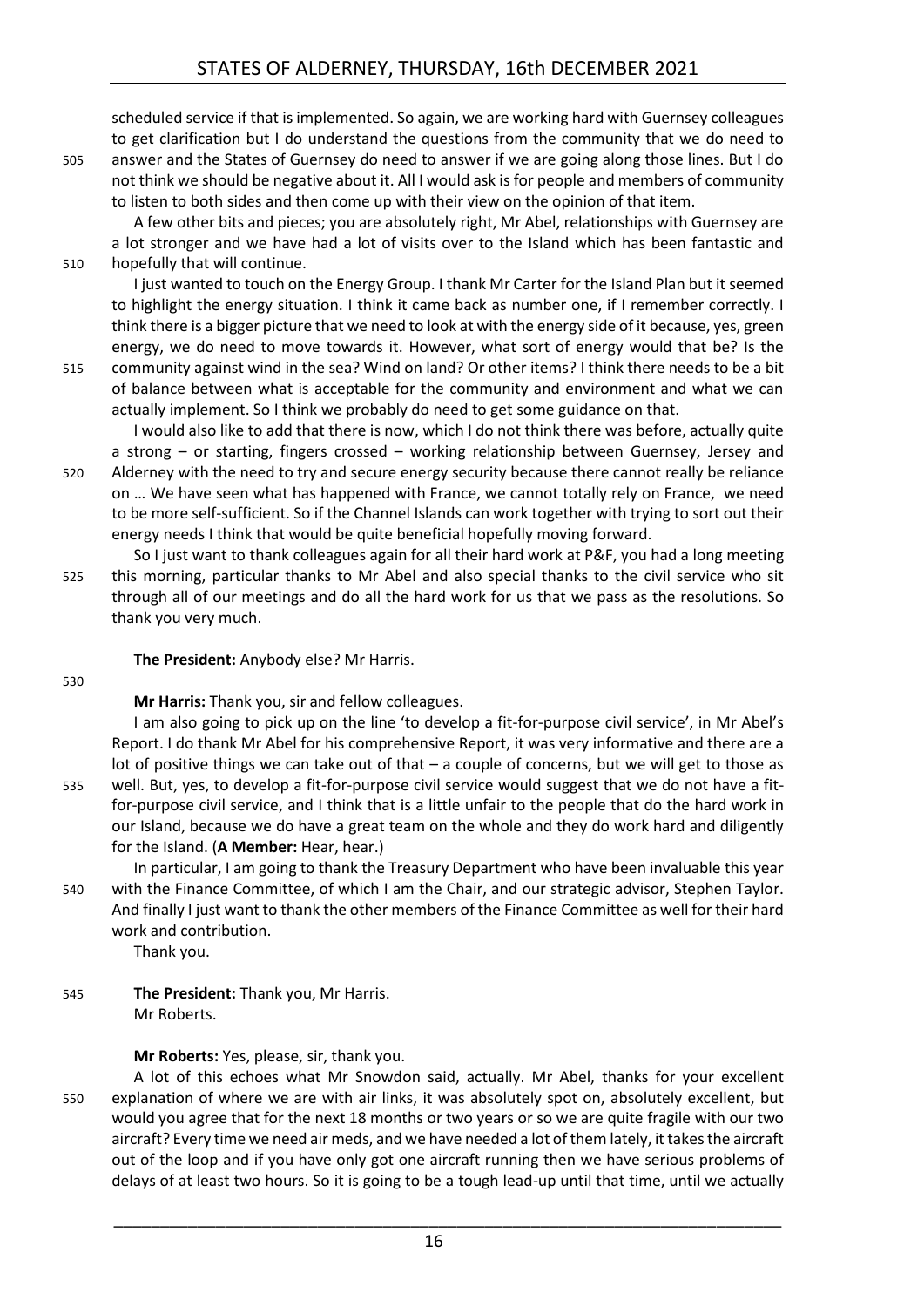555 make the decision with the public to go forward, if the business case is correct and I see no other way actually because we are not going to get another aircraft, they have made it plain.

So I thank you for your explanation. I am pointing out that over the next couple of years we may have a couple of problems and until we have got to where we need to get with the decision to bring the ATRs in I think it can bring us 40% more capacity and it is capacity we are short on.

560 And although you have less rotations those rotations do not seem as bad as what I thought. I have seen those rotations and I am quite pleasantly encouraged.

I would like to thank you for everything you have done. It is a comprehensive report. It is an excellent report, I would like to thank you very much.

Thank you.

565

**The President:** Anybody else? Mr Abel, would you like to exercise your right of reply?

#### **Mr Abel:** If I may, Mr President.

Addressing the question around developing a fit-for-purpose civil service, Mr Harris, you are 570 totally correct, the civil service is not broken at the moment and we have some very good and very hardworking people in there and, as you rightly say, they should be thanked for the work they have done over the past years, not only the last few weeks, shall we say.

The reference towards developing a fit-for-purpose civil service really revolves around the Island Plan and looking at the priorities within the Island Plan because we are guilty as a States of 575 promising a lot and not delivering over much, shall I say. And really the only way to advance projects is to have support from a competent, well-trained, capable civil service and also from partners who can assist us with some of that work because we need expertise. We need hands for various projects and we need to try and deliver those, otherwise the Island continues to suffer. So a fit-for-purpose civil service, a question raised by yourself and by Mr Snowdon, relates to 580 delivering the priorities of the Island Plan.

With regard to the community sports facilities, as you say, this has become epic in terms of some of the projects on the Island. I think it is now six, if not seven years, since it has almost stood and gone nowhere. We have been very fortunate to have the Alderney Sports Foundation and also the Guernsey Sports Foundation as well as some of the sports facility people on that side 585 helping come up with an option that we can now take forward.

The option that is being tabled is around having a swimming pool related to a community hall in the school grounds at the bottom end towards the railway station. The work that the Alderney Sports Foundation has done nominally highlights an expense possibly of £4 million to £5 million to do that, and again we have to discuss the funding for that between ourselves and also the

- 590 Education Committee in Guernsey, and that obviously is going to require quite a lot of discussion over the coming months. But, as you rightly point out, the necessity to have good if not fit-forpurpose, if I can use that word, facilities for the Island which attract people here and train people here is becoming more and more important to us and certainly a community sports hall is a key attraction, I believe, if we can actually deliver and build that.
- 595 Looking towards transport links: going around in circles, possibly so. I think if we look back probably the first item which was taken across to Guernsey in 2013, was it? After Mr Arditti passed away? I think this part of the loop goes back to 2013, if not before that. Again, we finally got a resolution from Guernsey States for the refurbishment of the runway in 2018 to a sum of £12.2 million in 2018-type money, if you want. I think the view we had recently was that number 600 is possibly a little light for where we stand at the moment.
- But also I think with the whole discussion around the runway, the type of runway and length of it, we are very fortunate in having someone like Mr Bezuidenhout in place because he is very clear on his thinking and the strategy he has drawn up for air services for the Bailiwick is pretty comprehensive and certainly you get a lot more confidence when he talks to you about those 605 particular items.
-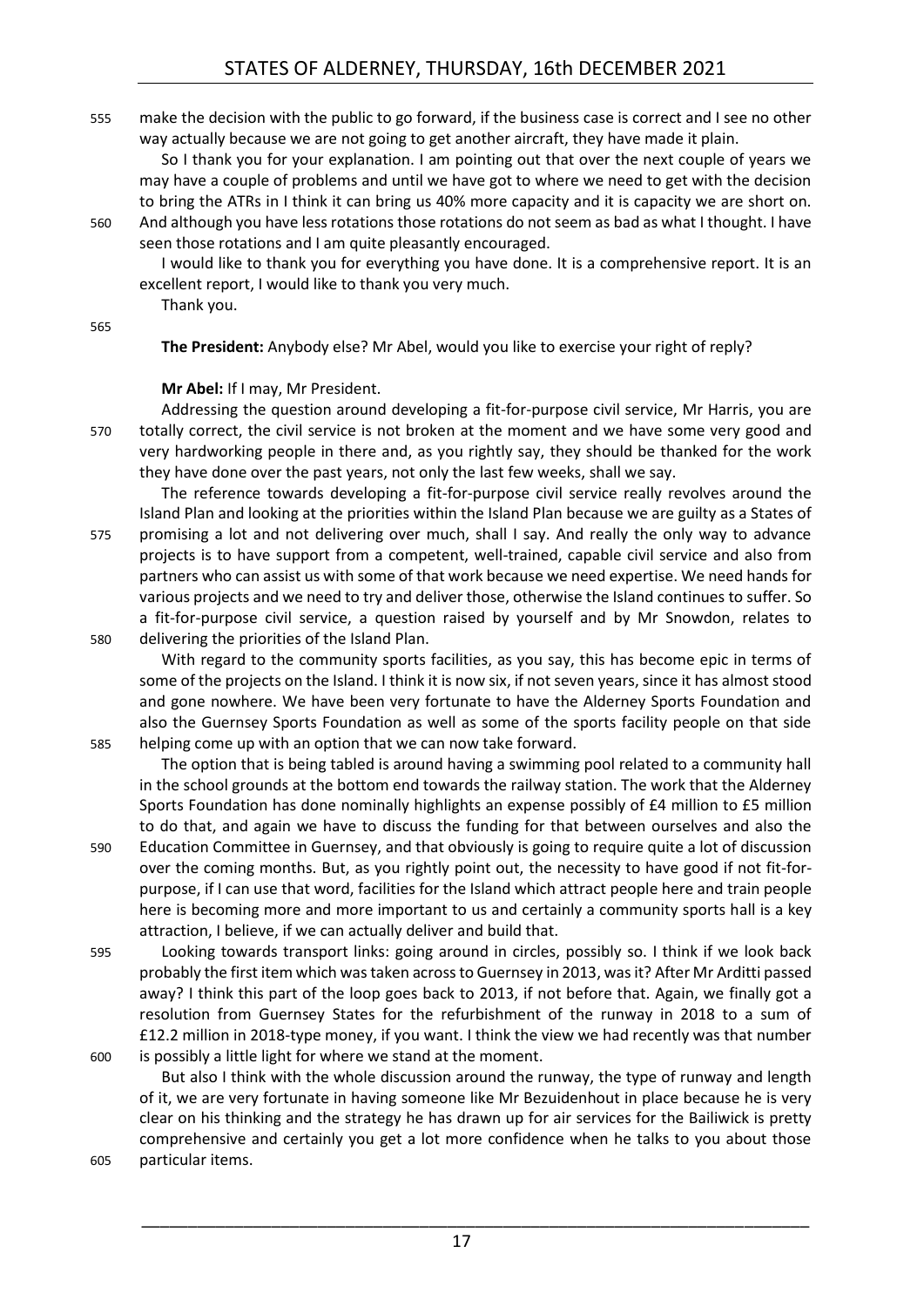With regard to increased capacity, obviously that is only going to come with the introduction of the ATR72 or an alternative, depending on what the future brings. But at the moment he highlighted there with the ATR72 fleet covering Alderney as well as the Bailiwick as a whole, we would get approximately another 20,000 seats on top of what we probably have with the two 610 Dorniers of approximately 55,000 to 65,000 seats. So there is a big positive to us and obviously it

is a big future-proof item, as I have raised. Mr Roberts, I think you raised a good point, that over the next couple of years we are going to battle a bit. I think if I look back a year we would have battled a lot more than the current Aurigny management would actually indicate in today's terms. It is important for us to see that the first

- 615 time we had both Dorniers out that very quickly they brought on their Twin Otter from the Scillies so there is a big commitment to something which has happened very recently. But again, yes, we are going to be challenged over the next couple of years and I have some confidence it will be handled well.
- With regard to Guernsey relationships, particularly you mentioned the Energy Group, 620 Mr Snowdon. We certainly have been discussing Aurigny with Guernsey on how they are taking things forward and I think we may be slightly ahead of them because I had to send them what I thought was their strategy so I could discuss it with them. But certainly they are on top of that. They have through their environmental group, as well a special purpose group, I think, been looking at how to make their system more resilient for the Bailiwick and not necessarily rely on
- 625 their connection to France. What we hope, with the interaction between us and them, is that we may be able to, if I can use the word, plug into whatever system that they come up with. I think Jersey and Guernsey do not seem to work together too well going forward and one would hope they can resolve those issues to come up with the best option for power supply for the Channel Islands as a whole. Certainly when I look at the Minkies, to me that is a fantastic spot to stick
- 630 monster windmills. But we will see what their final conclusion will come up with. Again, probably environmentalists possibly would not agree with me, as I heard the deep breath taken in front of me!

The other thing too, certainly when it comes to energy options for the Island, we are carrying out that work at the moment with the expert group, Catapult, who work on energy solutions

635 across the UK, particularly with regard to the ocean, the ocean side of that both with regard to floating windfarms and also with regard to tidal power initiatives, and we certainly believe we can link into that and leverage the value they get from a much broader perspective.

In terms of wind, I think it is going to be a challenge to the Island to consider the visual impact of a large turbine or turbines because to be efficient and reduce costs, if not contain costs, they 640 are not going to be small beasts that we are talking about. They may stand as high as the top of the Island on its own. So they are going to be challenging but one of the things the Island is going to have to think about and come to terms with is the trade-off between acceptable, shall I say, impacts on the environment and the visual environment, and sustainability going forward. But that is a big discussion and a lot of hard work in terms of engagement with the community and 645 getting their buy-in to the right solution.

I think I have possibly covered most of the points you raised, which are most valuable and thank you.

Thank you, Mr President.

650 **The President:** Thank you, Mr Abel.

#### **(ii) Annual Report of the Building and Development Control Committee**

<span id="page-17-0"></span>**The President:** Can we now move on, please, to the second Report.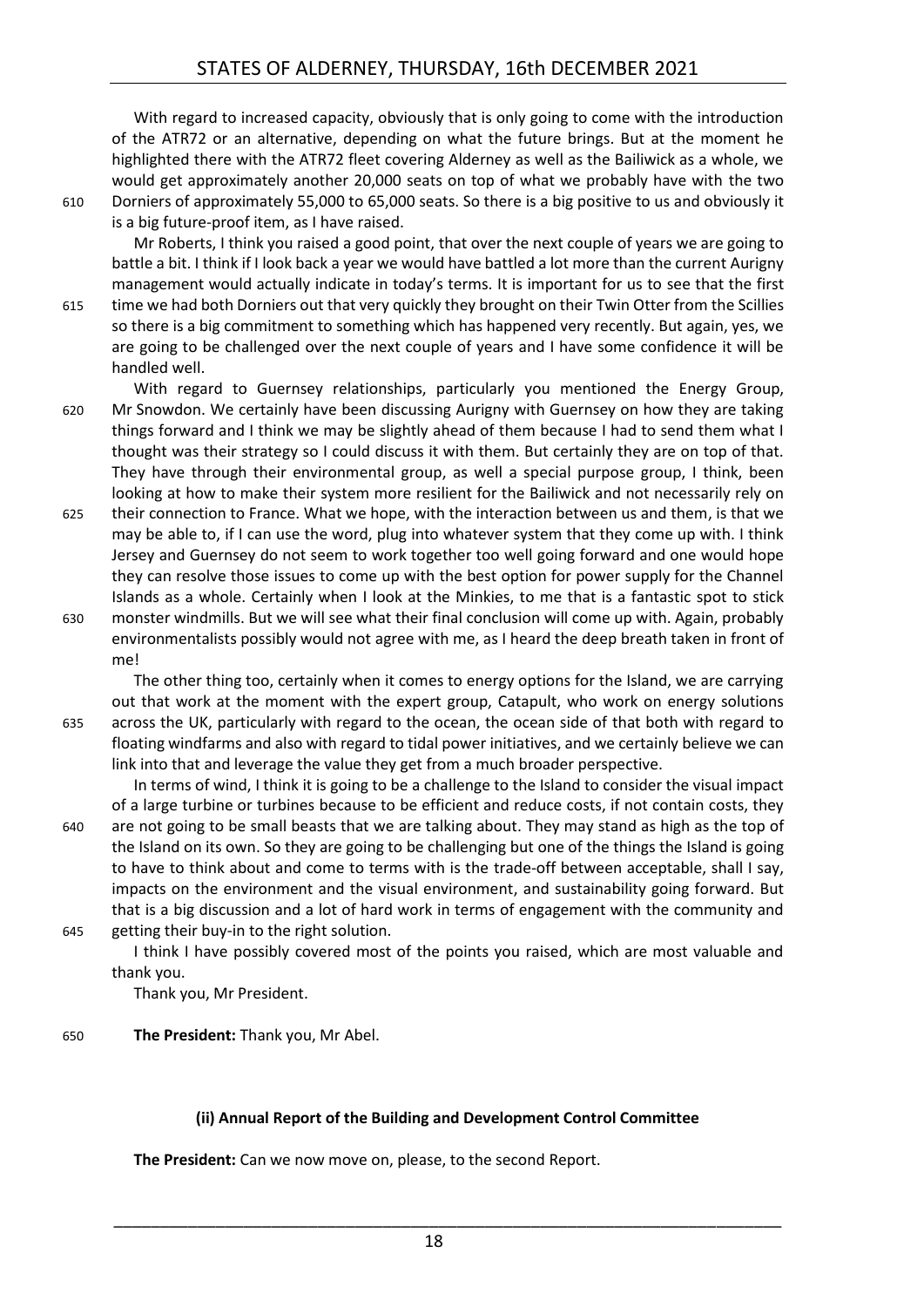**The Greffier:** That is the Annual Report of the Building and Development Control Committee.

#### 655 **The President:** Mr Jenkins.

**Mr Jenkins:** A comment stated that BDCC should be future-proofing the Island for retaining people to live here and that they need to look at the development on Island and rented accommodation.

660

**The President:** Thank you very much indeed. Mr Gentle.

**Mr Gentle:** Thank you, sir.

665 Mr President, sir, colleagues, I do not intend to read my Report, as it is there for any and all to read either in the Billet or online, but I do request that it is noted in the deliberations of this meeting.

A very quick précis: the current appeals process still needs a massive overhaul and, as stated in the Report, that work is progressing, I cannot tell you how quickly. The Land Use Plan review 670 will take place throughout the year ready for adoption in March 2023. I would like to reiterate the thanks given in the Report to my fellow Committee Members, the Planning Officer, Ms Roberts, and the Committee Secretary, Mrs Baines. Thank you all.

#### **The President:** Thank you, Mr Gentle.

675 Would anybody like to talk about the Building and Development Committee? Mr Snowdon.

#### **Mr Snowdon:** Thank you, President.

Yes, just to highlight a couple of observations, if that is okay, and obviously I am a Member of 680 this Committee. I was at P&F this morning and I did hear a comment from the Chairman that his is the only open Committee, which I think has actually worked quite well; that the BDCC is an open Committee and decisions are taken in public with what we are looking into.

Could the Chairman just highlight how we are actually taking housing very seriously and how we will be working with the Alderney Housing Action Group – I think that is the right name for 685 them – in collaboration with P&F and also BDCC with the Land Use Plan review coming up and that we are looking into that? That is really what I just wanted to highlight: that BDCC is quite a tough Committee for those Members that have not been on that Committee but I think it is working quite well. And also having five members means it is quite a strong Committee than in previous years having four – it went down to three, I think, sometimes – but, yes, it is working 690 quite well at the moment, I feel.

I thank the Chairman for all of his hard work and we are going to have an interesting year coming up with the Land Use Plan review.

Thank you.

695 **The President:** Thank you very much indeed. Any other contributions? Anything further from you, Mr Gentle?

#### **Mr Gentle:** Yes, sir.

Sir, colleagues, you are correct, I am a Member of BDCC and I am also a member of the housing 700 working group … I am not quite sure what they are called either! They will be working in collaboration with ourselves and BDCC, also feeding back into P&F and keeping up with the Island Plan aspirations, or being very mindful of their aspirations.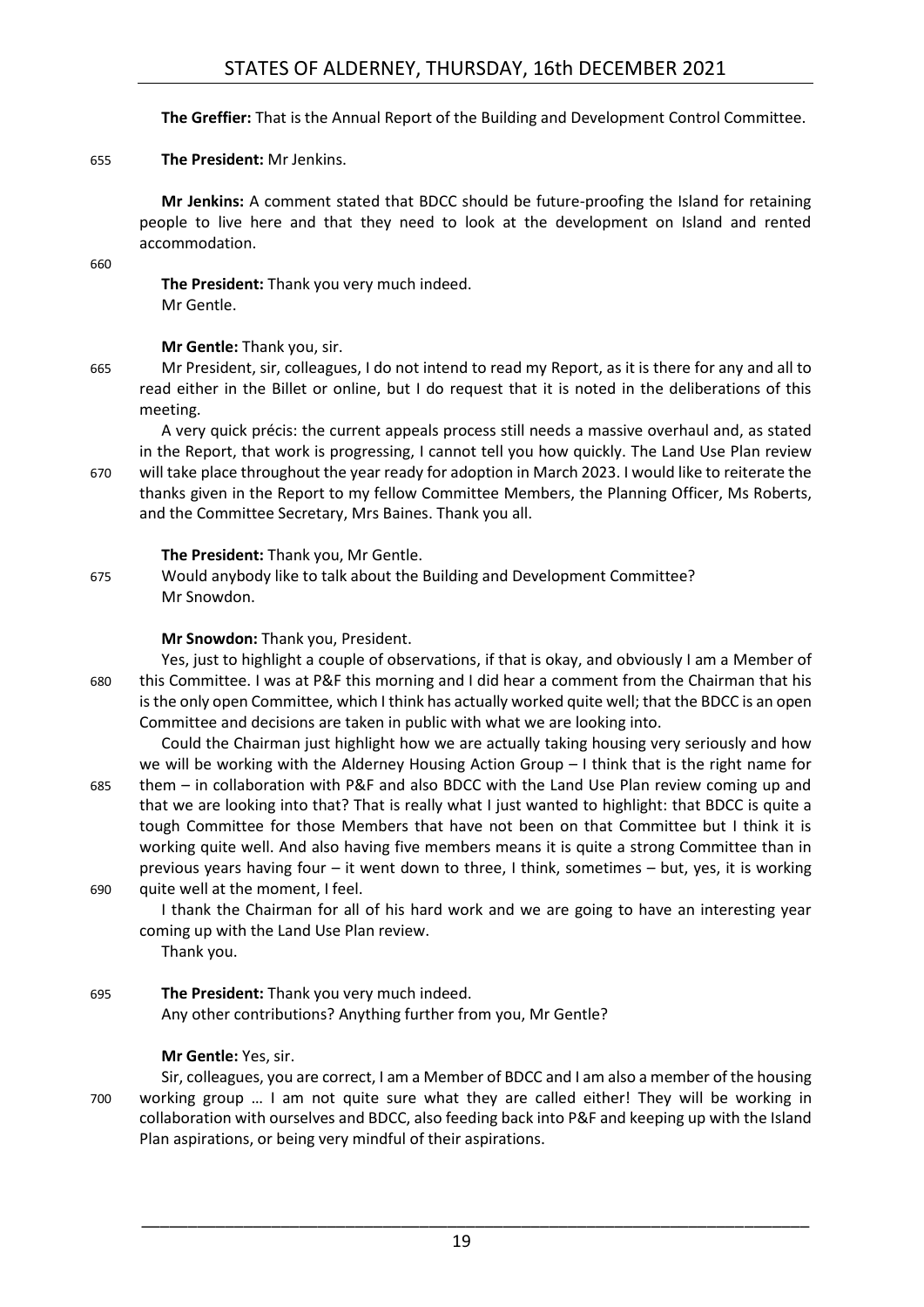We are very much aware on BDCC of the current issues and we will be continuing to update the monitoring report. In fact, we should get a new monitoring report update tomorrow at our 705 policy meeting.

The Finance Committee keep an eye on the price and date of sales but there is nothing to stop us on BDCC keeping an eye out ourselves. We will be feeding into a review of the Land Use Plan in the coming year, particularly with regard to Policy S5, Housing Needs, because the Land Use Plan states that:

Sufficient housing is vital to meeting the States of Alderney's aspiration to grow the [population of the] Island.

710 And the housing strategy in the Land Use Plan identifies that different groups need different housing, and that is going to change over time.

I think I have hopefully answered your question, sir.

**The President:** Thank you, Mr Gentle.

#### **(iii) Annual Report of the General Services Committee**

<span id="page-19-0"></span>715 **The President:** Now, I think we can move on to the General Services Committee Report. Before you do, Mr Kelly, Mr Jenkins.

**Mr Jenkins:** Thank you, sir.

The Chief Executive was congratulated regarding the use of States of Guernsey expertise for 720 human resource issues.

**The President:** Thank you very much indeed. Now, Mr Kelly.

725 **Mr Kelly:** Thank you, sir, I am obliged.

Mr President, colleagues, in placing my Report, I will perhaps not be as short and sharp as my colleague in Building Development, mainly because he gets a mention in it and I would hate him to miss out on that!

This year has been a busy year for the General Services Committee in both new projects, 730 combating challenges that have arisen and undertaking reviews of some of the services that the States as a Government provide. All of these have been undertaken under the constant added factor of the pandemic.

I will first of all deal with the combined Fire and Rescue and Ambulance Service. I am grateful to all members of service, be they volunteers, the part-time maintenance employees and the 735 supposedly part-time lead staff of both arms of the Service, Messrs Gaudion and McLean. I say 'supposedly part-time' as both of these gentlemen work beyond their allocated hours to supply the essential service for which the Committee and myself are extremely grateful.

On 1st October this year, Crew Commander Letitia Flatres completed 20 years of service with the Brigade and will be presented with the Fire Brigade Long Service and Good Conduct Medal, 740 which makes a total of five of the crew who have currently served more than 20 years.

In October of this year, as a result of a request from General Services, Joe Garcia MBE and Cathryn James QAM – Queen's Ambulance Service Medal – from the Association of Ambulance Chief Executives conducted a review into the provision of the Ambulance Service in Alderney. The reviewers interviewed a wide range of stakeholders and presented a comprehensive, if somewhat 745 uncomfortable report. All the recommendations of this report have been accepted by the General

Services Committee.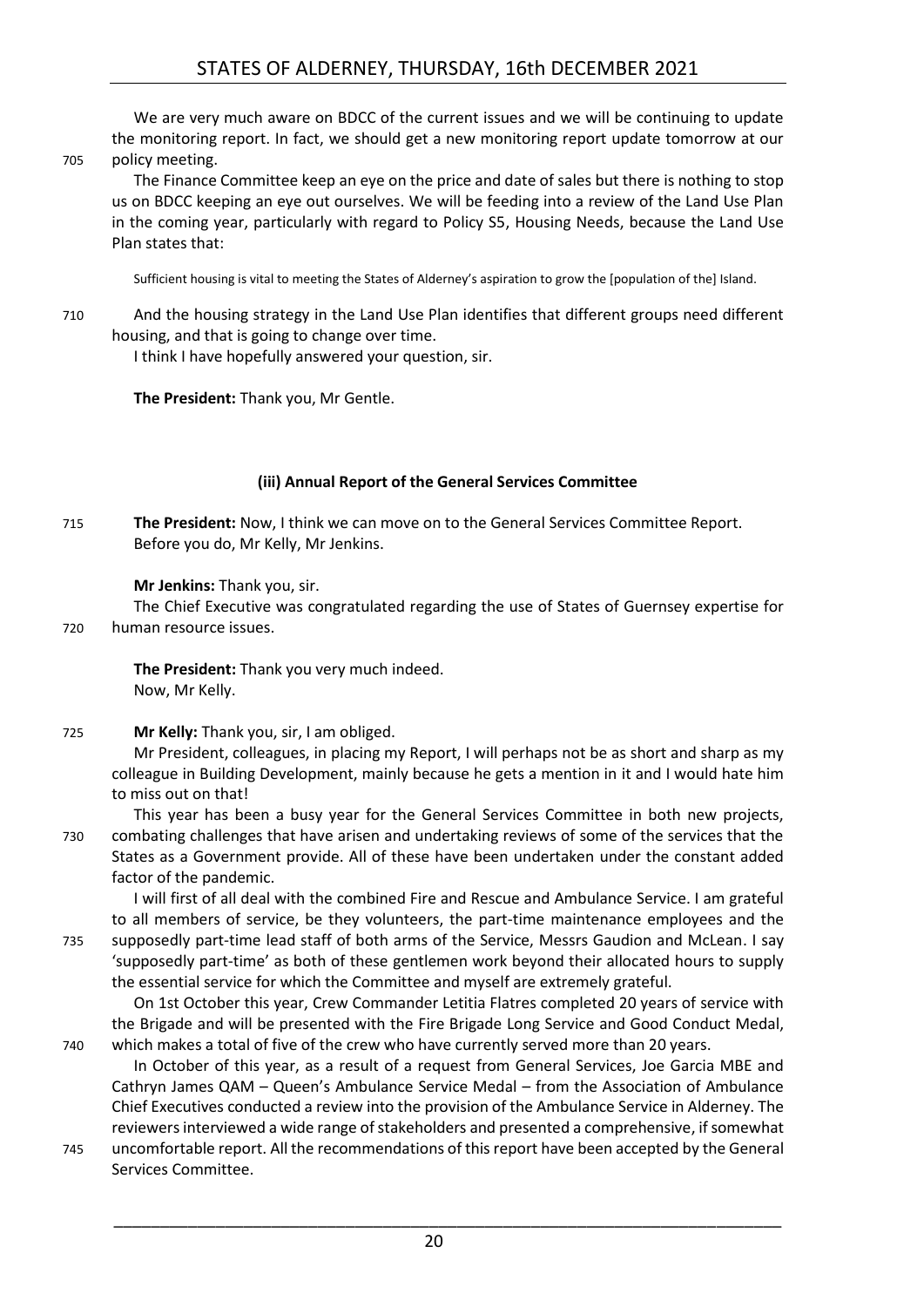Finally, in relation to both of the services, on behalf of the Committee I would like to thank all the volunteers for their commitment and dedication but also to thank their families for their support and to their employers who continue to release their staff to provide the vital emergency 750 cover for the Island.

As Members will remember, in August this year, the States agreed to spend an extra £737,000 to complete the extension of the Connaught Care Home to finish the final phase of the project, which will see extra accommodation, much-needed accommodation, supporting added rooms to the building. The work on the extension is continuing on time and although this is a GSC project I 755 am grateful for the help of my colleague, Mr Gentle, who although not a member of GSC has continued to be the elected member responsible for the project continuing from 2020, when he was a GSC member.

As part of our continuing drive to ensure the Island's heritage is preserved, I am pleased to report that with the enormous help of the Alderney Society and in particular one of its visiting UK

760 members, the grounds inside Fort Doyle and its surrounding area have been refurbished, with this Committee, GSC that is, offering financial assistance for the project. In addition to preserving the heritage aspect, it also provides an added tourist attraction in the same way as the Nunnery and Odeon – the latter being refurbished again by volunteers, for which I and my colleagues are grateful.

765 Finally, sir, in relation to the volunteers on the Island, in addition to the help provided by the Alderney Society we are fortunate that the Island has an active Wildlife Trust, whose volunteers help to maintain and conserve the Island's wildlife and environment and maintain our RAMSAR site. Their help and advice is invaluable.

Improvement works to the Nunnery Heritage Site have been successfully undertaken with a 770 new roof to the carriage store and the removal of the sunroom. Further archaeological digs are scheduled for next year. The tenancy agreement between the Alderney Bird Observatory and the States was terminated in May of this year and following a notice period members of the Policy and Finance Committee have been tasked with finding suitable tenants for the residential part of the site. As someone who took a fair amount of grief in relation to the Nunnery, sir, the process, I 775 hope, will not take too long. However, I am pleased to hear that the Bird Observatory have now

got a new viewing room on Mr Kay-Mouat's property, and I think he should be thanked. Moving on, the Island Hall kitchen is now fully operational, and we hope to see the facility hired on a more regular basis as a revenue stream for the States of Alderney. Again, sir, I am grateful for the assistance of the small group of people, of volunteers, who offered their services to advise 780 on how to improve the facility.

The States Works Department continues with a road remedial programme whilst a suitable programme of works is being defined. During November, a States of Guernsey highways manager visited Alderney to review, identify priority roads and provide some guidance to enable the States to appoint a suitable contractor. A third party has also visited Alderney and they will submit their 785 assessment early next month. That has been delayed by the pandemic restrictions. Due to the size of the contract the procurement process will begin shortly, with works expected to start in 2022.

Moving on from public works to the Water Board Department, it has been a very productive year for them, with a number of completed distribution phases. Improvements to the water infrastructure programme have progressed better than anticipated in 2021. A full audit of the 790 filtration plant has been undertaken and I am pleased to report that the plant was in as good a condition as when it was first installed.

Continuing with the Water Board, sir, the digital mapping of the Water Board infrastructure is under way. Currently there are minimal records available. However, digital mapping will improve project planning, the availability of supply, emergency diversion of water and recording keeping. 795 I am grateful to Alderney Electricity for their co-operation in sharing mapping information.

Moving on, sir, to the harbour. Again, due to the ongoing global pandemic, it has been a challenging year for all the harbour staff. Whilst key services have been maintained, the added responsibility has stretched the harbour team. Additional duties added to the role of the harbour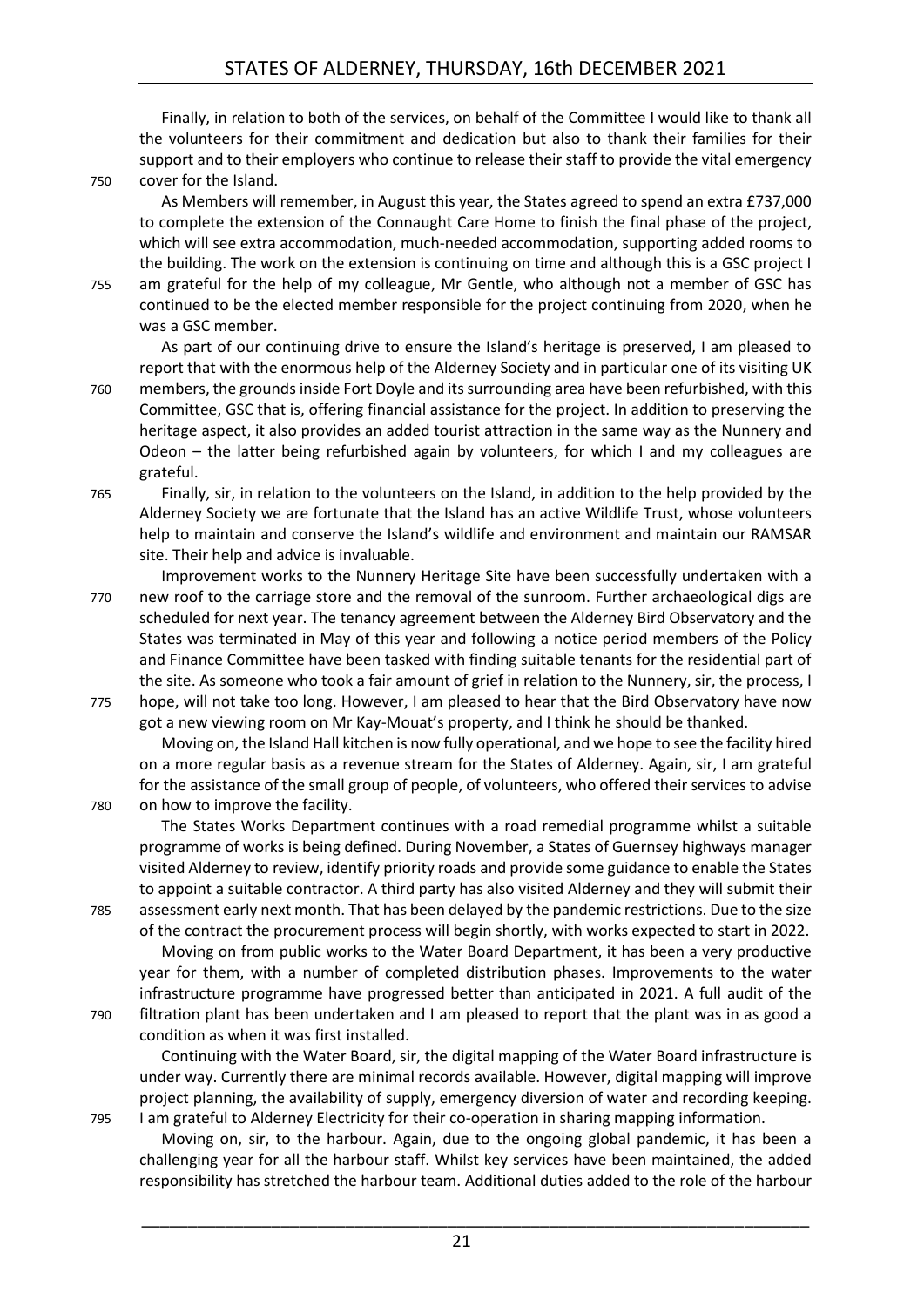staff have included extended watchkeeping hours to increase policing the borders whilst travel 800 restrictions were in place and the staffing of a patrol vessel to repel unexpected vessels from countries outside the permitted travel zones.

I am aware that due to their COVID duties, they have not been able to carry out some of their normal, domestic harbour tasks and I will speaking with the Harbourmaster and the Chief Executive about these COVID duties for next year.

805 Continuing on the harbour, the States took possession of the new Sennebogen harbour mobile crane at the end of January. However, in July an electrical fault caused by an error during its construction, the crane was rendered unusable for a period of two weeks. Whilst the fault was being traced and repaired, a temporary machine was imported from Jersey to carry out the discharge of essential cargo. The States are at present liaising with Crown Law Officers about 810 compensation from the manufacturers and/or their agents.

At the request of this Committee, GSC that is, Guernsey's Harbourmaster, Captain David Barker, was tasked to undertake a peer review of the harbour operations. This was carried out in October, with the results due to be presented to the Committee in the next few days.

In November of this year the then GSC took the decision that due to issues with the pile 815 structure of the pontoon, that is the dinghy pontoon, that for this year's season would be shortened. Unfortunately, this system failed, causing the whole of the pontoon to be removed pending further work. Subsequent to this work the full pontoon was able to be reinstalled. However, to try and prevent a repeat of this, the Committee has this year commissioned a full structural survey in order that any remedial work can be carried out prior to the 2022 season.

820 However, it must be stressed that the pontoon is purely for tenders of visiting yachts and local yachts and not for larger craft.

Prior to the outbreak of the pandemic, the RNLI had expressed an interest in joint funding with the States for a new multipurpose pontoon that would enable them to moor a different class of lifeboat alongside the quay, and provide space for visiting dinghies and larger commercial craft,

- 825 such as the 12-seater passenger ferry. As part of their planning the Institute commissioned a study by marine engineers. However, the subsequent findings of the study into this potential joint venture ended, due to the harbour's unfavourable wave climate. Fortunately, the documentation provided by the engineers has been handed over to the States of Alderney. A second engineering firm has been appointed to carry out an additional feasibility study on behalf of GSC and a paper
- 830 to include options, costings and advice on how best to go ahead will be presented to GSC for consideration once it has been received. We basically, sir, want to improve the current situation in relation to the small dinghy pontoon.

May I conclude by saying a huge thank you to my fellow Committee members for their help and co-operation this year, to the civil servants who have aided the Committee, for their 835 endeavours and, may I say, patience, and to the many volunteers who have worked hard helping the Committee in providing the services to the Island. I wish you all a Happy Christmas and health and happiness in 2022.

Thank you, sir.

840 **The President:** Thank you, Mr Kelly. Would anybody like to comment on Mr Kelly's Report? Mr Snowdon.

#### **Mr Snowdon:** Thank you, President.

845 I just wanted to go through a few points, if that is all right, with this Report. I do thank you, it is a very detailed report, I think it covers quite a lot of different subjects. But I just want to get some reassurances and confidence hopefully that the few issues regarding the harbour will be addressed.

I do not want to go back in history too much but what I would like clarification on is that certain 850 things will happen at certain times. For instance, the moorings will be checked at a certain time,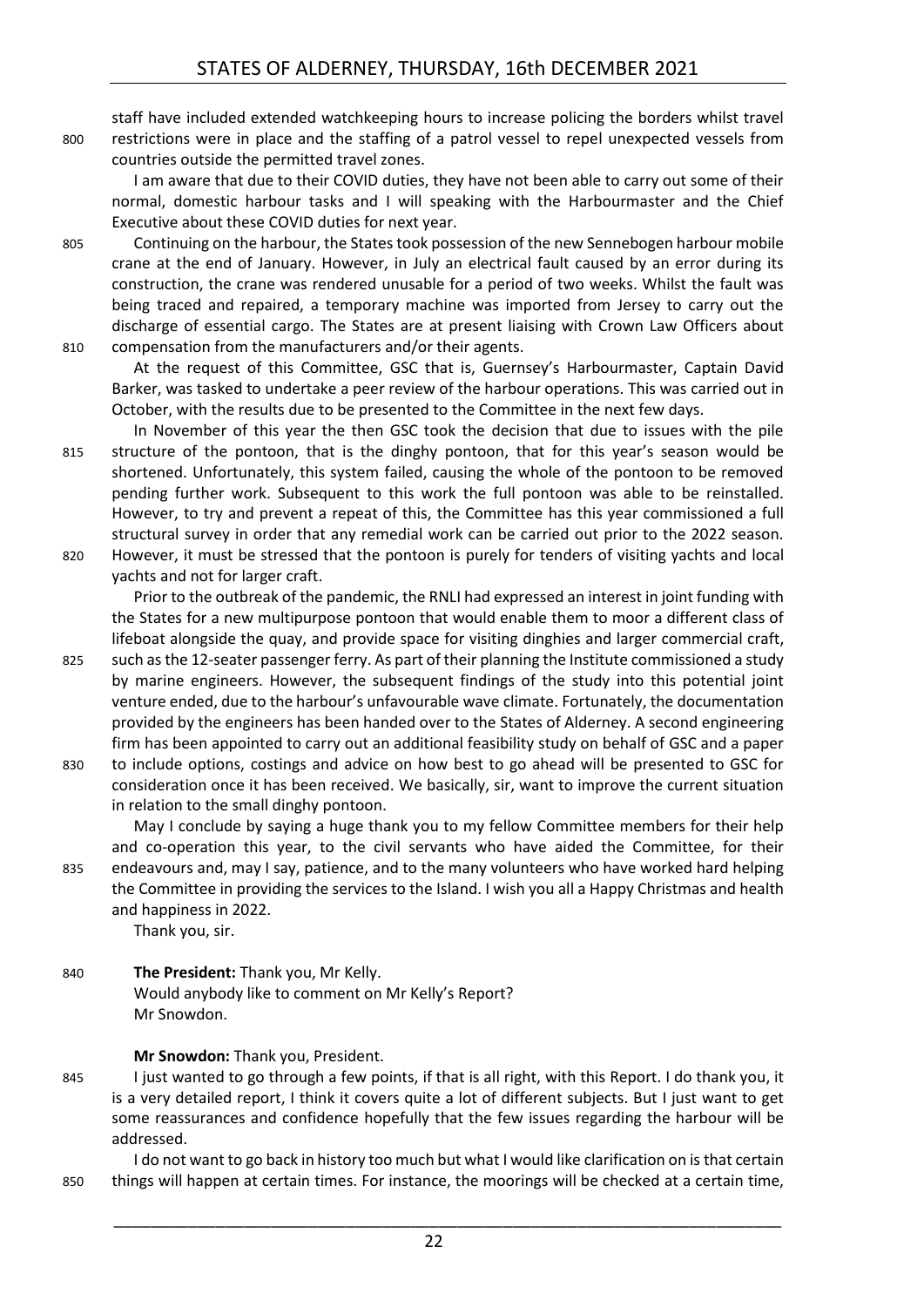there are not going to be delays and the boat is not going to be able to go in the water because moorings have not been checked, and hopefully COVID will not come into it. But is there some sort of action plan that is actually put together where this happens on certain times during the year to make sure that things are implemented? I am sure there is, but I would just like some 855 reassurances that that is the situation.

Regarding the mobile harbour crane, I think the clue is in the title: mobile harbour crane. Are there some reassurances that we are going to try and look after that asset as much as possible? It was a tremendous amount of money which the States of Alderney approved to buy that mobile crane. I do get concerned, and I know other Members have raised it as well, that potentially – 860 hopefully it will not be any more – it is left on the quay for quite some time. We have got quite dramatic weather hitting it, and would we put our own private car on that quay in that weather? I do not think so. So should we be ensuring that there is some looking after of that crane and making sure that we are going to get as much life out of it as possible.

Touching on the water taxi, the same as the moorings, hopefully that will be resolved. I thank 865 the harbour staff and the people that have signed up to run that operation but it would really be better in private hands in my view, but maybe there were not any expressions of interest when that went out last time.

I look forward to hearing more about the peer review of harbour operations. However, I might have missed in the report, but I did write it down, we have got the Harbourmaster plan, which is 870 a slightly different thing obviously, being put together, I believe that is GSC and not P&F, which will hopefully look at the way forward with how the harbour area is going to develop and all different parts of it.

Another issue that we do need to look into as well is the pontoon, because obviously, with the staycations being so strong, and we had so many people over, unfortunately I think it was an 875 embarrassing situation that we need to avoid in the future. I do understand in the Report you are looking at it, you are getting stuff hopefully moving forward. However, will there be a new pontoon commissioned or are we happy that this pontoon has got enough life in it without having any dramatic situations in the summer with it sinking or anything like that again? I would just like some clarification on that.

- 880 Changing onto a different subject, and I thank you for the Nunnery update, I do actually share your observation regarding the Nunnery that it is a property that we are getting back now. Maybe it could be used for renting to people that actually need it now, until some other proposal or plan comes forward regarding heritage or whatever that might be. But are there any updates with the Old Connaught, Whitegates and other properties that may be under the guidance of GSC? What
- 885 is happening with those properties? I probably know the answer what is going to come back is that the housing working group is looking into that. But my follow-up question would be, thank you, Housing Action Group, or whatever the name is, for looking into that, but regarding the old Connaught, I believe there was stuff that was proposed more like a commercial hub, centre, or something like that, and I am not quite sure whether that is in the mandate, maybe it needs to be
- 890 added to the mandate of the Housing Action Group; whether the commercial aspects of these properties are being looked into or if it is residential areas of these properties being looked into. I just wanted to highlight that one as well.

To totally echo your points regarding the hardworking volunteers that have opened up the Nunnery and the Odeon, those are fantastic sites and they have been recognised by visitors 895 coming into the Island, and special thanks to Visit Alderney for that. Hopefully the momentum can keep going with other sites being opened up because in wet weather and so on we do need those to be opened up as visitor attractions. But tremendous thanks to everyone involved who have got those very much open. I think there are others in the pipeline and hopefully they will get similar support when needed.

- 
- 900 And thank you very much to Mr Kelly. It is a very hard role. I think you are doing quite a good job but it is challenging.

Thank you.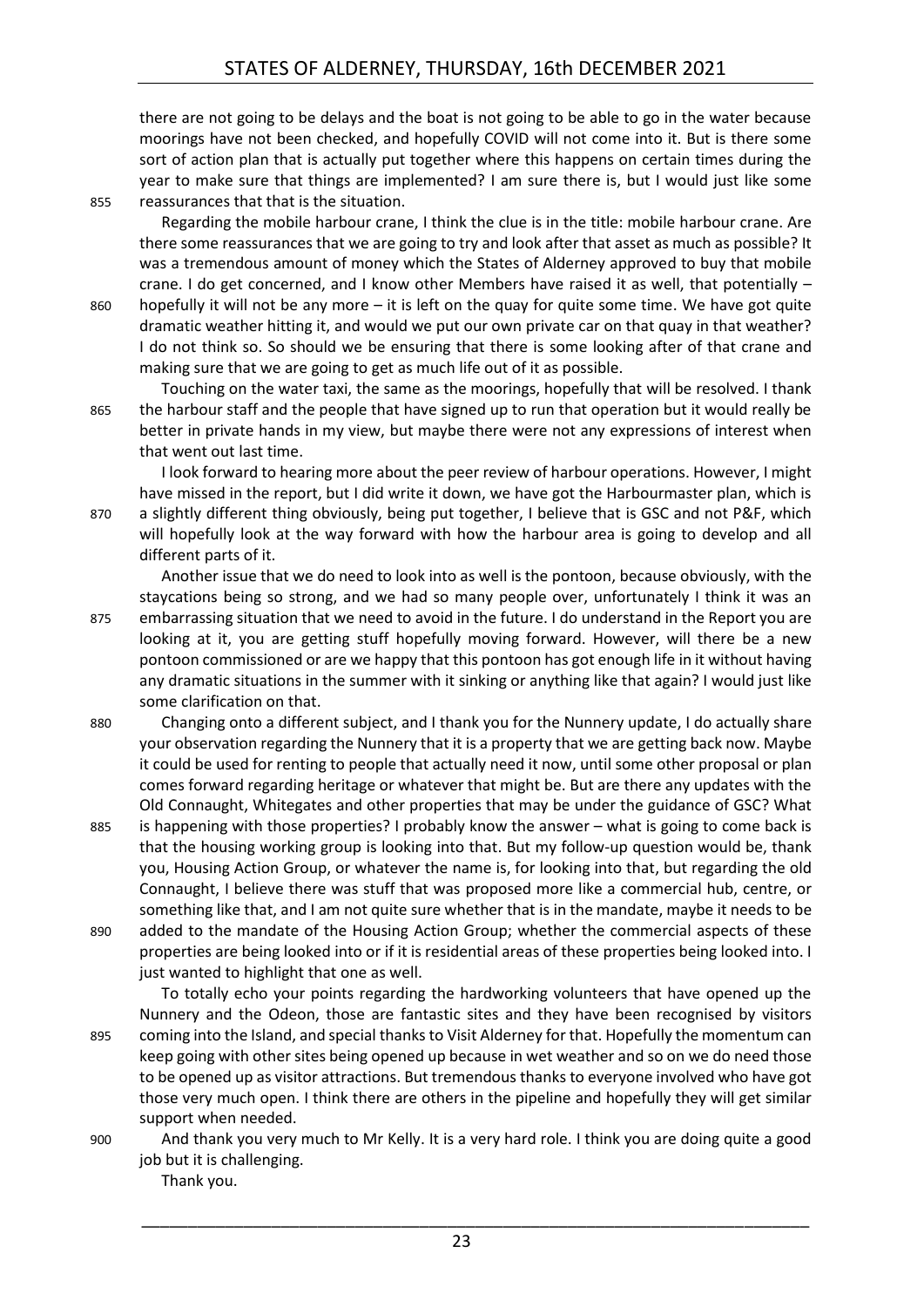**The President:** Before you respond to that one, Mr Kelly –

905 **Mr Kelly:** I would love to, sir!

**The President:** I would like to ask whether anybody else would like to join this discussion? Mr Roberts.

- 910 **Mr Roberts:** I would also like to thank Mr Kelly for his excellent Report, comprehensive Report. It is not an easy job and we have had many problems on the Committee through the year, with one thing after another thrown at us. I was very glad to hear Mr Kelly thank the ABO as well. I was a little bit worried that they were not going to get a mention for the excellent work they have done through the year.
- 915 All I was going to ask: could the Chairman please give an update on the crane shed at Grosnez, for the public, which is vital to protect our large investment for the crane? I know that plans are going forward for it to have a shed, I wonder if you could give the public an update of where we are at?

Thank you.

920

**The President:** Anybody else? In that event, you can now exercise your right of reply, Mr Kelly.

**Mr Kelly:** I am grateful to you, sir.

I think the first one is thank you for the almost compliment, I am 'doing quite a good job'. I 925 appreciated that, thank you. *(Laughter)*

I will deal with the moorings and the water taxi all in one, if I may, Mr Snowdon, sir, through you. Just over two or three months ago we asked the Harbourmaster to put out adverts for tenders for a private water taxi company and also for the inspection of moorings. There was a two-month delay, two-month period given, so we were hoping for replies from the Harbourmaster

930 last week but unfortunately, because of absences, we did not get that report. So we are waiting for that. Hopefully between he and the Treasury we should have the details of the people that submitted tenders for both of those services. I totally agree we should not be waiting until next year – we are on the case.

The crane, my favourite subject! I think you said that the title 'mobile harbour crane', the clue 935 was in the title. You are absolutely right, it is mobile but it is also a harbour crane. And no, I would not leave my car on the quay because my car is not designed to be stored in a harbour, it is not used to operate there. However, I will be serious, on a serious note, and in answer to Mr Roberts' question, for the members of the public, because obviously Mr Roberts will be aware, being a member of the Committee, the crane shed at Fort Grosnez has been trialled and tested. The space

940 that we wanted to keep it in is big enough for it. We have not got to do too much remedial work, we have not got to move any stone work, we have not got to produce a cradle for the jib, which we thought we might have to do.

I spoke to the Harbourmaster this morning about it and I am informed that we are waiting for one more piece of work to be done, so hopefully the crane will be in the shed at Grosnez shortly.

945 To be frank, I do not expect it to move mid-week but certainly, like you gentlemen, I expect it to be moved at the weekend. The policy they have at the moment is that when it is not in use at the weekend it should be stored by the gate, not on the end, and I apologise to Members for lapses of the harbour staff's concentration when it has not been left there. But I am not going to publically criticise and publically praise; those men have been under the cosh this year and 950 because we have given them extra work to do, which is why I said I shall be looking to the civil service to see how we can let them concentrate on their normal work and not have extra work put on to it.

The peer review: what is a peer review? It is not a public document. The peer review we are doing is via Teams, in conversation with Captain Barker on Monday when we will go through his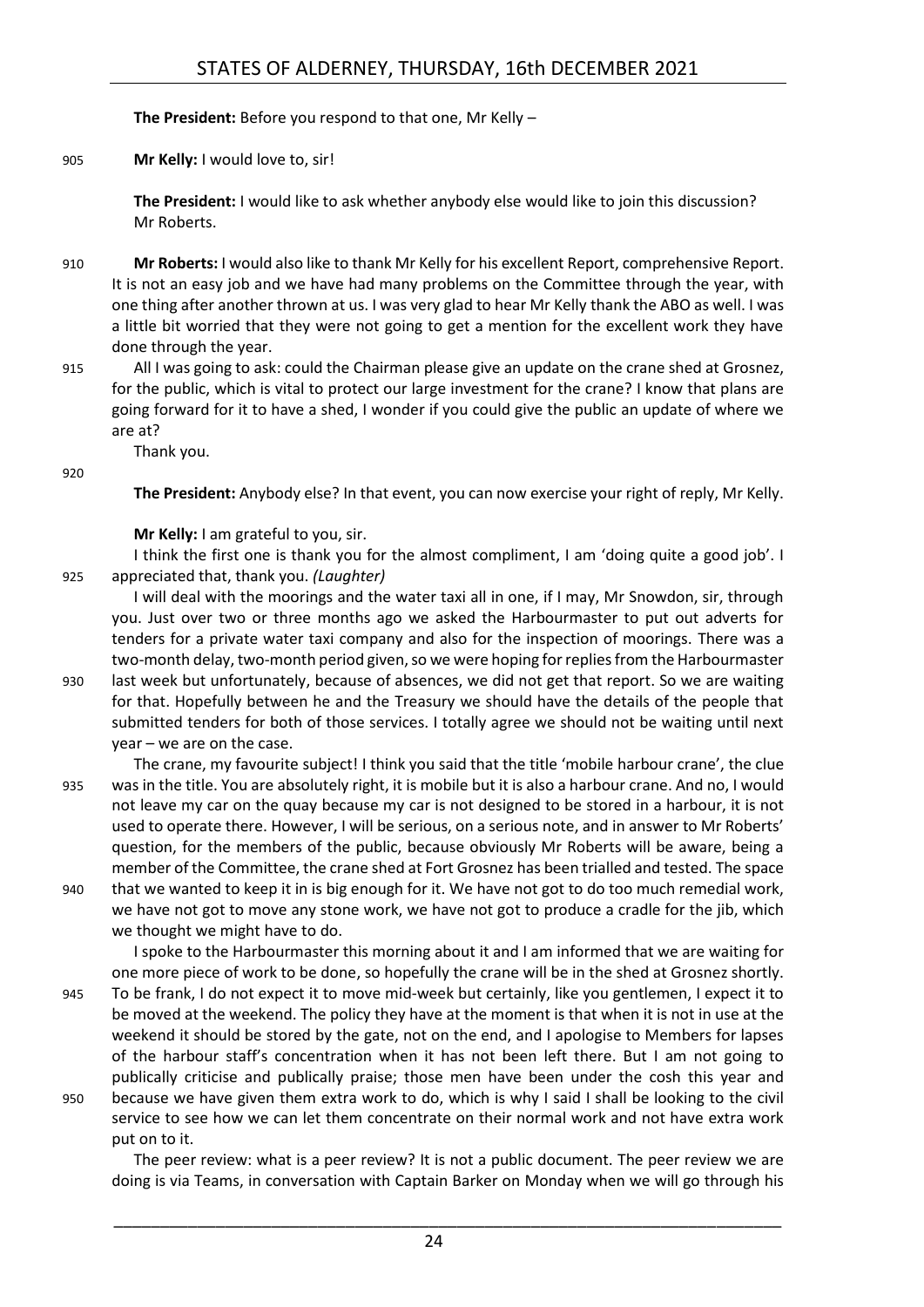- 955 report point by point and question him. Having questioned and listened to what Captain Barker has to say, then we will speak to the Harbourmaster and go through that but that is a separate report to the Harbourmaster plan. That is being taken not by GSC, by P&F, which will cover not just the immediate part around the water there but also encompass the land around it.
- The pontoon my apologies if I did not make it clear. The pontoon, in relation to the current 960 small pontoon hopefully, again because of absence last week we did not have the report from the Harbourmaster, but hopefully I will be in a position to say the engineers go yes or no; the engineers will say, 'Yes it is capable of taking the full structure' or 'No you ought to shorten it.' But that is only a short- to medium-term solution. The long-term solution for safely getting people offshore is enabling the 12-seaters to moor up, which is why we are having a second report done by people
- 965 to say can we have an improved and better structure. I think I have covered everything there. Oh, properties. Mr Snowdon touched a little button there with me. Yes, I would love to sell a number of the properties, as you well know. One of them being the Old Connaught, one of them being the Fire Station, one of them being the old abattoir and then I will let you guess what the fourth one is going to be; I am not going to mention it today.
- 970 To sell those, because they are redundant properties, but that was taken out of GSC hands, quite rightly, because it is a P&F matter; the final decision. GSC had valuations done in March, which is why it is a little frustrating for me. In March we had valuations and in December we have still got redundant properties. I shall be requesting P&F next year to do something about those. Thank you, sir.

975

**The President:** Thank you, Mr Kelly.

#### **VIII. Intellectual Property Regulations – Regulations noted**

<span id="page-24-0"></span>*Item VIII.*

*The States of Alderney is asked to note:* 

*The European Union (Performers' Rights) (WPPT) (Brexit) (Bailiwick of Guernsey) Regulations, 2020;*

*The European Union (Copyright) (Marrakesh Treaty) (Brexit) (Bailiwick of Guernsey) Regulations, 2020;*

*The European Union (Patent Co-operation Treaty) (Brexit) (Bailiwick of Guernsey) Regulations, 2020;*

*The European Union (Registered Designs) (Hague Agreement) (Brexit) (Bailiwick of Guernsey) Regulations, 2020;*

*The Copyright (Bailiwick of Guernsey) (Amendment) Ordinance, 2021;*

*The Copyright (Prescribed Libraries, Archives, Museums and Galleries and Copying of Copyright Material) (Bailiwick of Guernsey) Regulations, 2021.* 

**The President:** Item VIII, please.

**The Greffier:** Yes, Mr President, that is Intellectual Property Regulations. The States of 980 Alderney is asked to note: the European Union (Performers' Rights) (WPPT) (Brexit) (Bailiwick of Guernsey) Regulations, 2020; the European Union (Copyright) (Marrakesh Treaty) (Brexit) (Bailiwick of Guernsey) Regulations, 2020; the European Union (Patent Co-operation Treaty) (Brexit) (Bailiwick of Guernsey) Regulations, 2020; the European Union (Registered Designs) (Hague Agreement) (Brexit) (Bailiwick of Guernsey) Regulations, 2020; the Copyright (Bailiwick of 985 Guernsey) (Amendment) Ordinance, 2021; and the Copyright (Prescribed Libraries, Archives,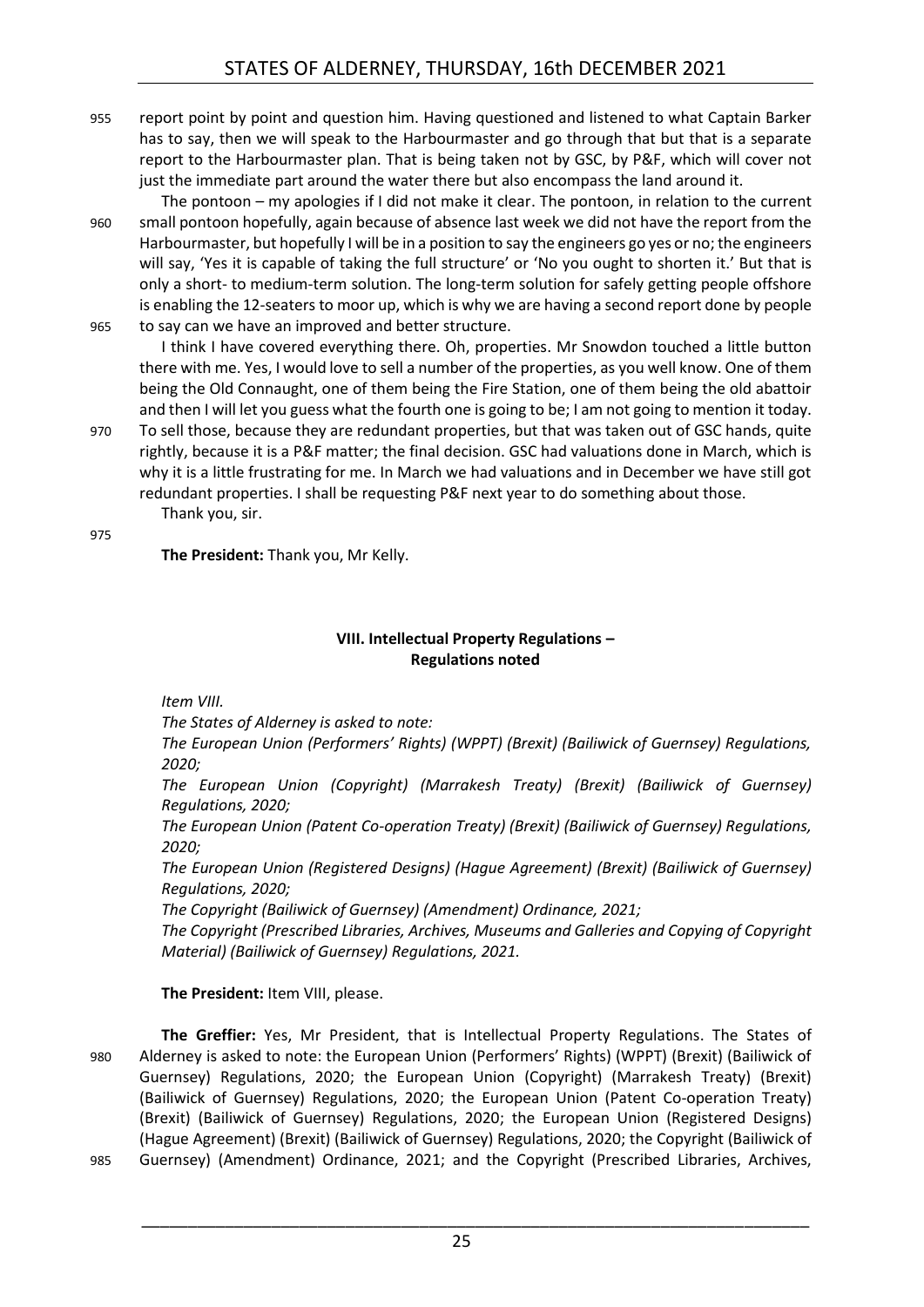Museums and Galleries and Copying of Copyright Material) (Bailiwick of Guernsey) Regulations, 2021.

**The President:** Mr Jenkins.

990

**Mr Jenkins:** Thank you, sir.

It was advised that these Regulations are for noting by the States of Alderney. They have already been approved by the States of Guernsey, as they are Bailiwick Regulations.

The Chief Executive advised that further information on Laws and Regulations can be found on 995 the Legal Resources website.

**The President:** Thank you very much indeed.

Would anybody have any objections to these all being noted? Thank you very much indeed.

#### <span id="page-25-0"></span>**IX. The European Union (Sea Fisheries, etc.) (Brexit) (Bailiwick of Guernsey) (Amendment) (No.2) Regulations, 2021 – Regulations noted**

*Item IX.*

*The States of Alderney is asked to note "The European Union (Sea Fisheries, etc.) (Brexit) (Bailiwick of Guernsey) (Amendment) (No.2) Regulations, 2021."*

**The Greffier:** They being duly noted, Item IX, the European Union (Sea Fisheries, etc.) (Brexit) 1000 (Bailiwick of Guernsey) (Amendment) (No.2) Regulations, 2021. The States of Alderney is asked to note the European Union (Sea Fisheries, etc.) (Brexit) (Bailiwick of Guernsey) (Amendment) (No.2) Regulations, 2021.

**The President:** Does anybody have any objection to noting those?

1005

**Mr Snowdon:** Not objection, but…

**The President:** Oh, you would like to speak?

1010 **Mr Snowdon:** If that is okay, sir.

**The President:** Yes, please do.

**Mr Snowdon:** Sorry, I just wanted to brief on this one because the recent events that have 1015 happened with our local fishermen are totally unacceptable. To be having threats of harassment or action taken against our local fishermen for trying to earn a living and trying to put his fish into Cherbourg, it makes me concerned that this situation regarding fishing has not be handled in the right way. We did not vote for Brexit at all and then we are getting forced into this situation. But I do believe that the item has now been resolved, so a special thanks to Jonathan Le Tocq for 1020 resolving that issue.

We do have these things that keep coming up to us and we are passing them, understandably, but I think there needs to be more listening on the ground with the situations and the authorities in France do need to take the appropriate action when needed to make sure that our fishermen can sell their stocks when required, and that is the Bailiwick fishermen and also Jersey. So I hope 1025 that is actually going to be resolved now because otherwise we could quite literally turn around and say, 'Well, stop fishing in our waters as well, if you want to play that game.' Hopefully that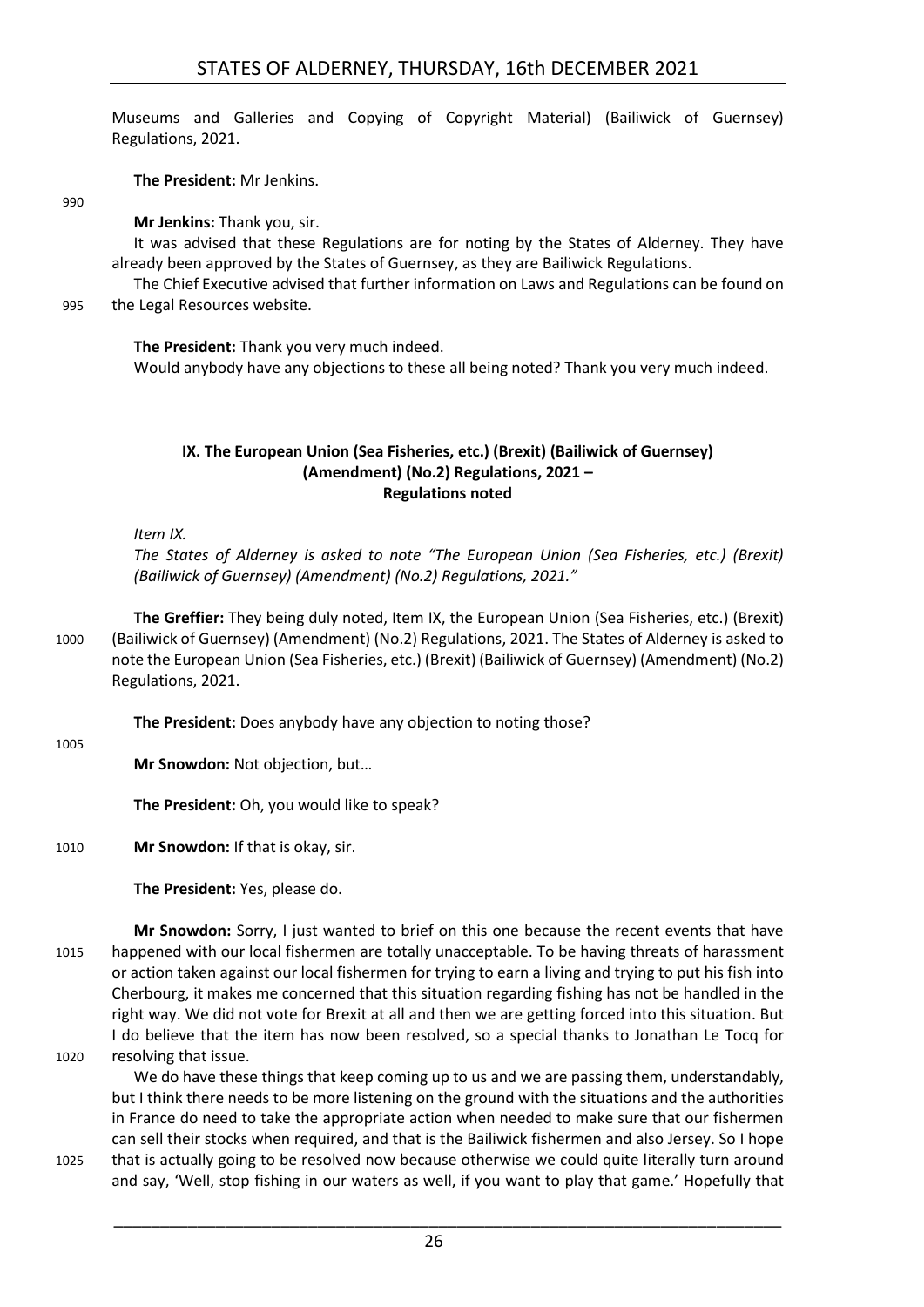will not be the way forward and everyone can work together, but I just wanted to highlight that on this Item here.

Thank you.

1030

#### **The President:** Mr Abel.

**Mr Abel:** Yes, I think just to clarify this particular set of Regulations. Sadly, the way that it has been described, as the European Union (Sea Fisheries, etc.) (Brexit) (Bailiwick of Guernsey) 1035 (Amendment) (No.2), this actually refers to – not so much to fishing in this case – a modification of regulations to be extended to the Police Force Guernsey Law and also to permit officers of the UK police force or the States of Jersey police force to exercise the powers of the Guernsey police officer to cross the Bailiwick, and these are really in place only until the end of March next year.

So this one, even though the title predominantly says 'sea fisheries', is to do with authorising 1040 other police forces to assist and the support the Bailiwick police forces. I just wish to point that out. But Mr Snowdon's comments are valued.

Thank you, Mr President.

**The President:** And I am sure noted.

#### **X. Questions and Reports – No questions for verbal reply and one Report**

#### <span id="page-26-0"></span>*Item X.*

*The following Report was delivered by Mr Carter: Environment Policy Objectives 2020-2025.*

1045 **The Greffier:** Item X, Mr President, Questions and Reports. There being no questions received, the following Report from Environment Policy Objectives 2020-2025 was received from Mr Carter.

**The President:** Thank you; and I think there was a comment on this at the People's Meeting, Mr Jenkins.

1050

**Mr Jenkins:** There was, Mr President.

Regarding the policy on renewable energy, it was commented that the States of Alderney would have to be the driving force on this to initiate change for our young people.

1055 **The President:** Thank you. Mr Carter, your Report.

### **Mr Carter:** Thank you.

This is really just a Report tendered to remind the current States of the work undertaken in 1060 2019-20 by a previous States and to reinforce our commitment to the Blue Island Charter, which underlies policy objectives relating to the environment that we share. I would hope also that it helps to frame the Island Plan in those areas as well.

The Report is also brought to you at this juncture, perhaps just to remind you of the continuing issues with regard to climate change and obviously the continued issues raised by COP26. Key 1065 points are reducing carbon footprint, increasing recycling and policies on renewable energy but there are many others there, that again are overarching policy objectives which I think we need to pay due regard to as we develop the plans that we have going forward.

If you would like to consider that, I am happy to take questions. Thank you.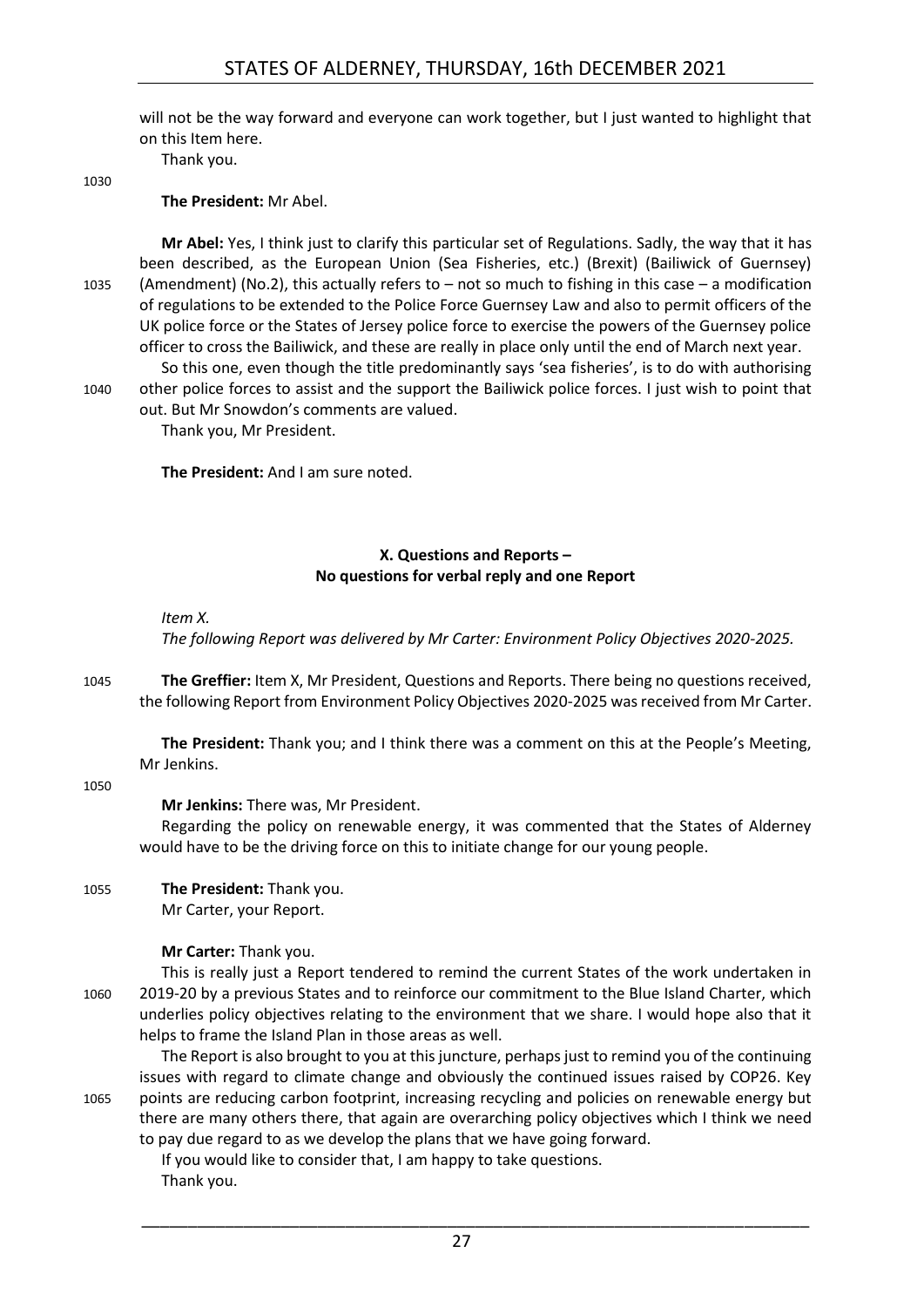1070 **The President:** Does anybody have anything for Mr Carter? Mr Snowdon.

#### **Mr Snowdon:** Thank you.

Thank you to Mr Carter for bringing this up and, I think, reminding the States. We probably 1075 needed a bit of a kick on this one. But could I just get some reassurances with number 5. What we will achieve where it says:

… including establishing and maintaining legal protections

Obviously any new laws that will come in, we will make sure that public consultation takes place and input is taken from our community explaining what that new law might be and that we will listen to the community before implementing anything. I have had people contacting me 1080 about that number 5, so just a little bit of clarification that we are going to obviously listen before we implement bits and pieces. I think on the previous debates we did touch on that to achieve renewable energy is very important but it is not as simple as it may seem. So getting that balance right is important for our community and I am sure those discussions will hopefully take place next year when we know where we are moving with things.

1085 I just want to say thank you to Mr Carter for all his hard work on this and hopefully if we are getting all that Island Plan stuff together with a good direction for political input and also civil service direction. So thank you.

**Mr Carter:** Just in reply, I, too, have had several conversations with members of the community 1090 about the contribution or how we went about maintaining any legal protection. I reassured people that for any form of legal protection there would have to be a very full consultation process, starting with people before you start putting to law anything. When I am referring back to a previous States perhaps the way that things were done in the past was not as effective as it could have been and it needs a very much more soft approach that will actually be effective with our 1095 community. You always do things *with* rather than *to*; I find that very effective. Thank you.

> **The President:** Thank you. Mr Gentle.

1100

**Mr Gentle:** Sir, colleagues, thank you; and thank you, Mr Carter.

Islands are susceptible to the impacts of the climate crisis and sea levels are going to rise. Is it possible for you to give clarification that the States of Alderney, going forward, will recognise the threats posed by the climate crisis and how exactly we might adapt and thrive in the face of these 1105 challenges?

**Mr Carter:** Well, there is a question! I shall try and give some reassurance, but I am not God. *(Laughter)*

- The effects of climate change are obviously the ideas of rising sea levels are I think in the vast 1110 majority of cases accepted scientifically. I do not think we on our own can do anything to stop that but what we can do, and I am very aware that several States Members and members of our community and members of the Island Innovation group, which is a worldwide group of people who are living on islands, many of them living on islands, many of them living on islands in the South Pacific who climate change does have immediate effects on, i.e. their island disappears, and
- 1115 certainly through group learning from those areas we can help at least try to look at what could be the implications to us. I do think when we look at any form of development on the Island, whether it be with regard to the harbour, with regard to Braye Bay, that we need to take these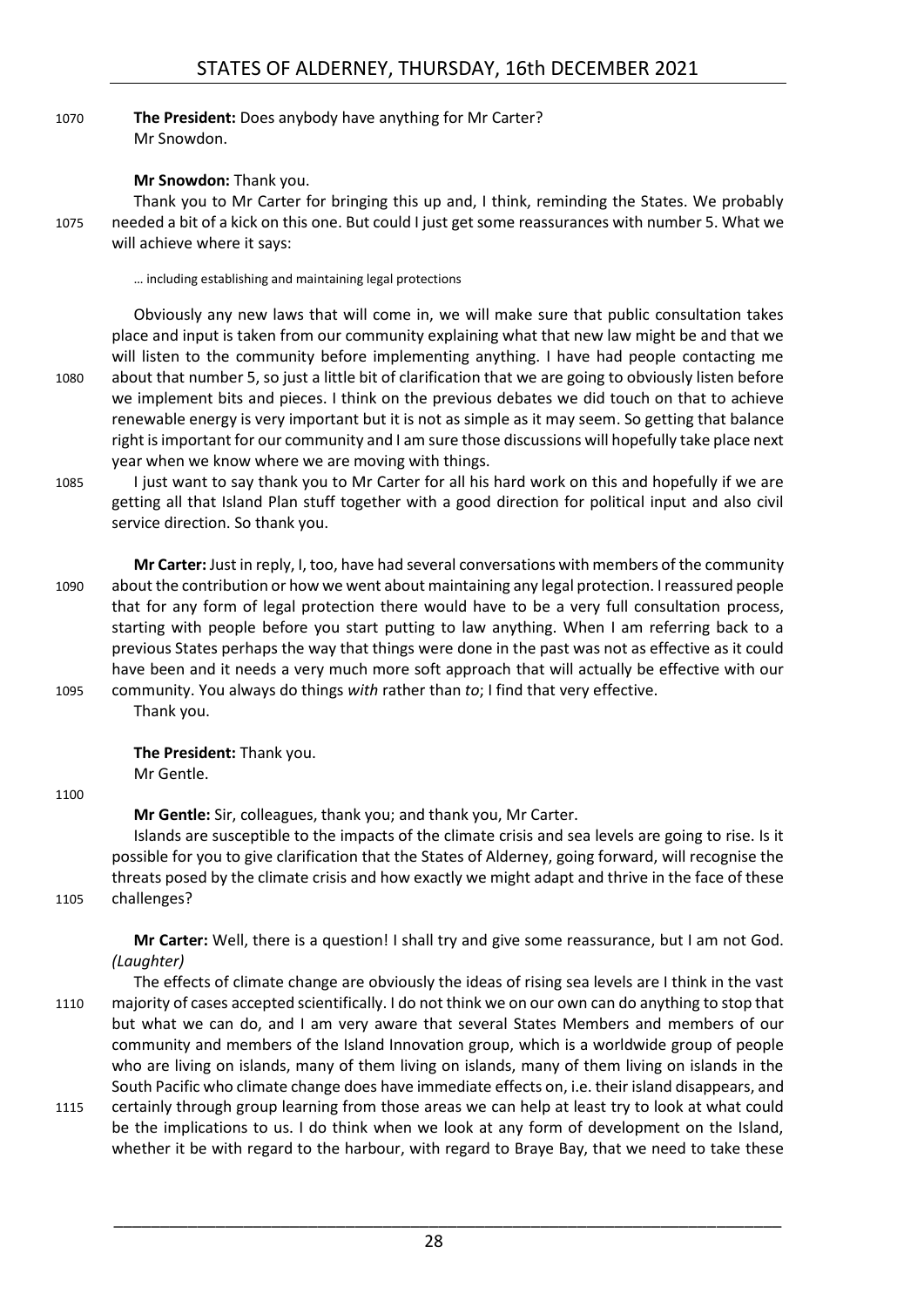#### STATES OF ALDERNEY, THURSDAY, 16th DECEMBER 2021

things into account in our thinking. It is worth those sorts of conversations with areas of the world where it does have a real impact as to what they do to mitigate some of those effects.

1120 I think it is pointless for us to certainly put our heads in the sand and say, 'Well, it does not affect us here.' It does. And I suppose what I would say, and the reason why I tabled this Report, it is a case of just reminding us that we are not immune from the effects of climate change. So no, I cannot reassure you. But what I can do is say I think I will be that little voice at the back of committee saying, 'Have you thought about this?'

1125 Thank you.

**The President:** Ms Burgess.

**Ms Burgess:** Thank you, Mr President, fellow States Members; and thank you, Mr Carter. 1130 Just an interesting thing to add on to this subject is that next year Alderney is going to be hosting an interisland meeting and it is just to bring that into the fact that we are actually … it is an ongoing conversation.

**The President:** Thank you very much indeed. 1135 Would anybody else …? Mr Harris.

> **Mr Harris:** Thank you, Mr President and fellow colleagues. It is more of a comment than anything else, but it is mentioned here:

To move towards a complete ban on single-use plastic entering the Island and in particular the marine environment.

I think we would all agree that our environment is our biggest asset, together with our 1140 community. We sat here a couple of years ago debating the use of single-use plastic bags and I have noticed that some of our larger retailers have now reverted back to using single-use plastic bags for the packing of vegetables etc. I am just raising awareness to my fellow colleagues that that rule that we implemented a few years ago is now being flouted or disregarded, and I think that is a shame, sir. I think we really need to put out a message, … again, at some point in the

1145 future, that single-use plastic is not acceptable. We want to move away from that use and we want to move into the 21st century. Thank you.

**The President:** I think that is everybody who wanted to make a contribution.

#### **President's report**

<span id="page-28-0"></span>1150 **The President:** I wonder if before we close the Meeting I might be permitted to make a very short President's report.

It has been, from my perspective … I of course have the advantage of being able to observe the political process on a day-to-day basis and also observe the civil service delivery of the policies that are passed by the politicians, and I would like to extend my thanks, and I am sure the thanks 1155 of all the community, for the incredible work that the political body have carried out this year.

It is very easy to get carried away with the COVID response but Government still has to go on and so those two responses have been a challenge to all of us. But I can say that our elected Members have discharged their roles, I have to say, admirably, as have the civil service. So I think as a Government we can be very pleased that we have served the community well over the last 1160 12 months.